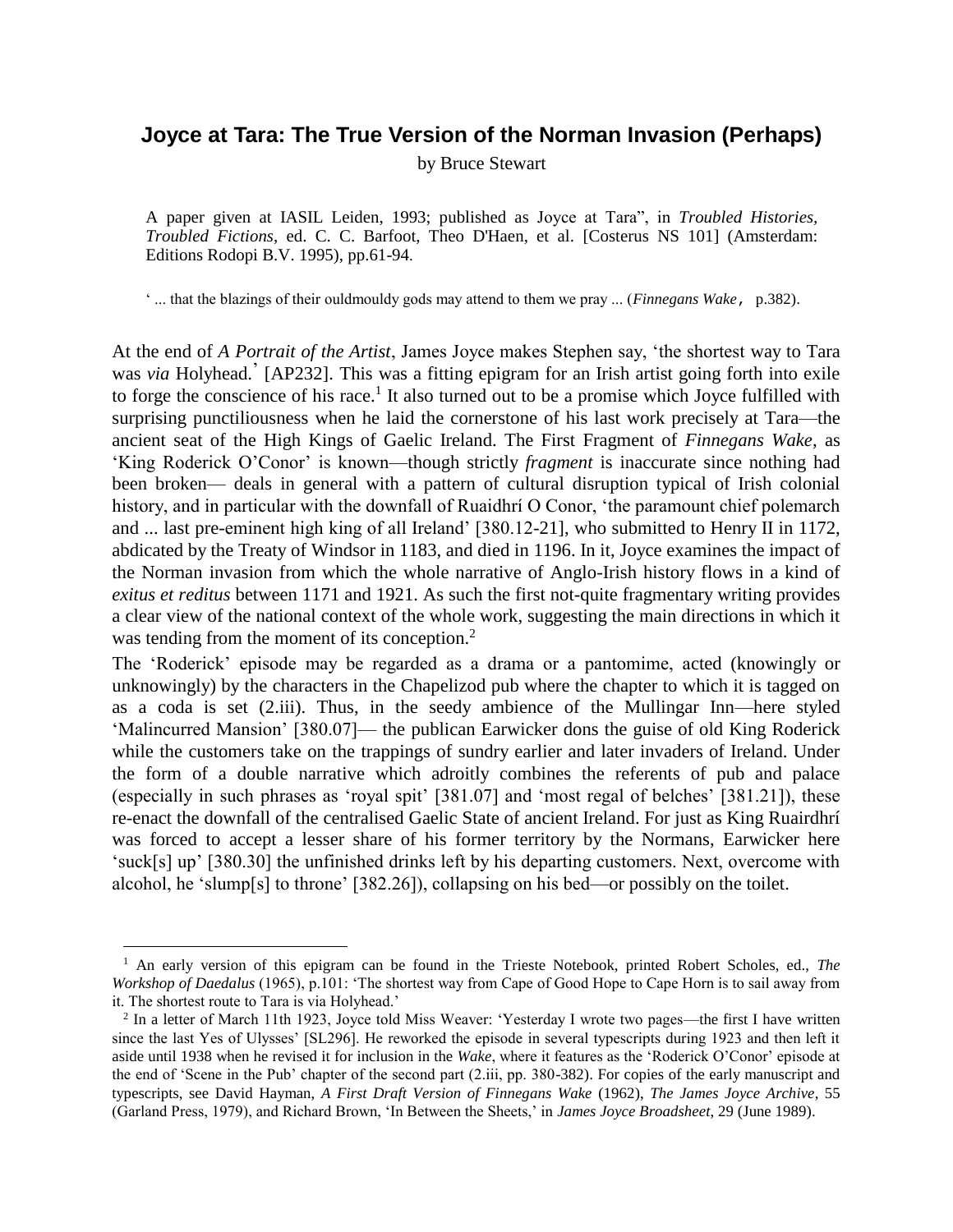The use of Ruaidhrí's anglicised name-form specifies an Anglo-Irish, rather than a Gaelic, viewpoint which is constitutionally derogatory towards its royal eponym.<sup>3</sup> (Rory', the other form, occurs in connection with the doom-laden phrase 'end to the regginbrow' on the first page of the *Wake*.) At the same time the januslike scenario, involving pub-and-palace, clearly enshrines a comic verdict on the ethos of Irish-Ireland and—more broadly—the Irish national character. In the 'Questions' chapter, Joyce amusingly describes the race from which he sprang as 'the most phillohippuc theobibbous paupulation in the world' [140.16]. In choosing 'Tim Finnegan's Wake' as the theme-tune of his last work, he effectually endorsed the benignly satirical view of the modern Irish character as being based on the spiritous enthusiasms of pub.<sup>4</sup> As Kenner says, 'when King Ruaidhrí submitted to Henry that was closing time on the kingship ... after which, a king in name only, he was years finishing off the dregs.<sup>5</sup> That bitter draught ws still being consumed during Joyce's days in Ireland, when politicians often seemed less like idealists and dreamers than sleep-talkers reiterating the unpurged images of their nightmare history. Accordingly, the narrative is conducted a medley of Hiberno-English idioms ranging from the colloquial to the grandiloquent, yet never far from the belligerent amalgam of pride and abasement so characteristic of the literature of stage-Irishry. The effect is an epiphany of the linguistically pie-bald area of Anglo-Irish writing as a whole, a depressing sketch alleviated only by the catharsis of mordant laughter. In this regard, the texture of the episode itself exemplifies the condition to which the Irish world had been reduced by the historical events shadowed in it: here the form is the content.<sup>6</sup> It exemplifies, in particular, a Babel of unharmonious ideolects, neatly summarised in the clever phrase 'diversed tonguesed' [381.20] which designates Roderick O'Conor's post-lapsarian palaver.

Joyce's handling of the Anglo-Norman conquest of Ireland as burlesque clearly inaugurated the dominant stylistic strategy of the *Wake*. More significantly perhaps, it reveals in outline, at the very foundations of Work in Progress, Joyce's ultimate attitude to the course of Irish history, with its schizophrenic cultural and political traditions. In other terms, the underlying topic—or rather, the fundamental problematic—addressed in *Finnegans Wake* is the colonial history of the country; and it was this which had always determined Joyce's characteristic way of restructuring the epistemological framework of literary fiction in despite of the conventional and harmonious models established by the English novelists. (It is by now a truism to remark that these were not adapted to the condition of Irish society.) In departing from the Norman Invasion of Ireland, Joyce chose to give priority to the overthrow of the ancient political and cultural unity of Ireland as a formative event in the tale of confusions which he inherited as his proper constituency—a tradition in which, as F. S. L. Lyons argued, culture and anarchy have often been synomous.<sup>7</sup> Viewed in this light, *Finnegans Wake* was in fact Joyce's latest response to the reality of Irish

<sup>&</sup>lt;sup>3</sup> Vide 018.25: '.. the nameform that whets the wits that conveys contacts that sweetens sensation that drives desire that adheres to attachment that dogs death that bitches birth that entails the ensuance of existentiality.'

<sup>4</sup> Hugh Kenner describes the Irish American ballad as 'A pseudo-Irish song ... that looks down at an Irishman in America, and ... wink[s] at his weakness.' Joyce's King Roderick is clearly an Irishman of this degenerate type. See *A Colder Eye* (1984), p.279.

<sup>5</sup> Hugh Kenner, *A Colder Eye* (1984), p.273.

<sup>6</sup> See Samuel Beckett's celebrated remark in *Our Exagmination Round His Factification* [… *&c.*] (1929; rep. 1972), p.14: Here form is content, content is form ... His writing is not about something; it is that something itself.'

<sup>7</sup> See F. S. L. Lyons, the chapter on 'Unity and Diversity' in *Culture and Anarchy in Ireland* (1979), together with his chapter 'The Battle of Two Civilisations,' in *Ireland Since the Famine* (1971).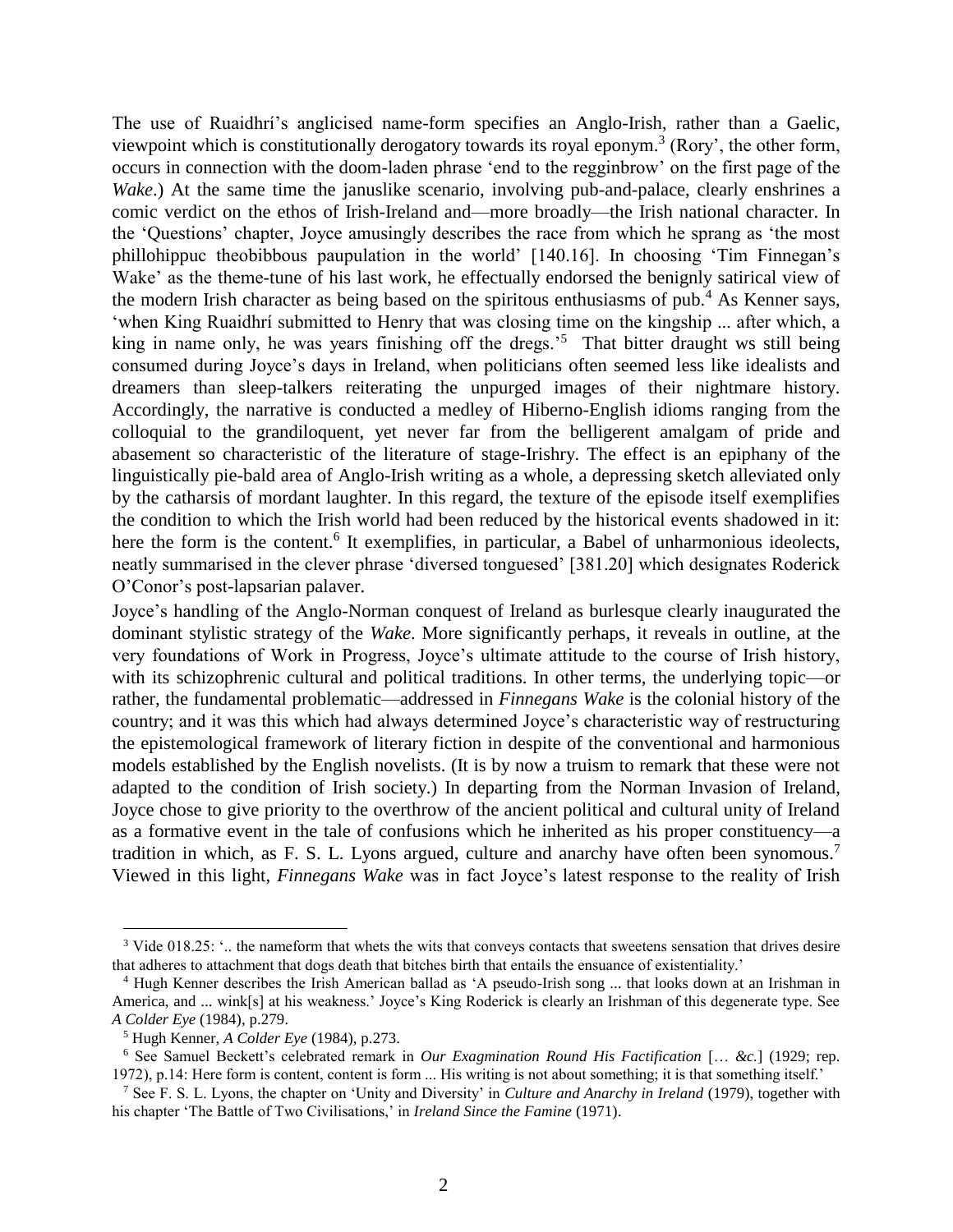experience, in its structural aspect rather than its naturalistic appearance, and not rather than the essentially modernist experiment in universal writing which it is often taken for.

The Irish subject matter of the First Fragment has of course been recognised, and efforts have been made to draw powerful inferences from it. Unfortunately, our reading of the episode has recently been skewed by flagrant guesswork as to its national inspiration. Hugh Kenner set the ball in motion by reminding us that Rory O'Connor occupied the Four Courts for the Republic in 1922 and was shot by a Free State firing squad in the following year, asserting therewith that Joyce constructed the episode around the resemblance between the Republican leader and the Irish high king on the principle of complementary names and destinies.<sup>8</sup> Since then W. J. McCormack has blandly suggested that 'the proclamation of 1922 prompted Joyce to write *King Roderick O'Connor* [sic]<sup>'9</sup> while, most recently of all, Seamus Deane cites 'the fall of the High King Rory O'Connor [sic]' and 'the execution of Rory O'Connor in 1923' as related instances of the theme of doomed leadership so deeply inscribed on the whole book.<sup>10</sup> Yet there is no evidence in the text or in Joyce's notebooks, nor in his letters and recorded conversations, that he had the latter-day Rory in mind at all, who was in any case still alive at the time of writing and therefore offered less destiny for Joyce to contemplate.<sup>11</sup>

It is not as if the early fragments were lacking clear traces of the work's initial orientation. Taken in concert with the three other drafts of 1923 ('Tristram and Iseult', 'St. Kevin', and 'The Colloquy of St. Patrick and Archdruid Balkelly'—the last named being set at Tara also), the 'Roderick' episode convincingly suggests that Joyce was intent in enlisting a concert of themes and relationships based on early Irish history and culture when he laid out the plans for *Finnegans Wake*. <sup>12</sup> Partly this shows his increasing concern to reappropriate Irish culture in the latter days of his continental exile—it is well known that he became enamoured with the *Book of Kells* while planning Work in Progress<sup>13</sup>—but also it reveals his concern to trace the structures of the modern Irish mind, and with it his own artistic consciousness, back to their sources in the past.

To take an instance, the 'Colloquy of Patrick and Balkelly', mentioned above, deals with a contest of magic between Christian and Druidic clerics in the course of which Joyce represents Patrick's triumph as the advent of a glaringly authoritarian dispensation of monotheism and autocracy to Ireland. The druid's inevitable defeaton is commemorated the other hand as the sad passing a mystical world of colours. It takes no special insight into early Joycean aesthetics to appreciate that he is firmly on the side of the druid and his 'panepiphanal world' [611. 05-12], or that he distrusts the spiritual hegemony of a patron saint whose vision is 'tinged uniformly, allaroundside upinandoutdown' with the 'pure hueglut [of] most intensely saturated *one*'

<sup>8</sup> Hugh Kenner, *A Colder Eye* (1983), p.275.

<sup>9</sup> W. J. McCormack, 'French Revolution ... Anglo-Irish Literature ... Beginnings?: The Case of Maria Edgeworth,' in Gough and Dickson, eds., *Ireland and the French Revolution* (1990), p.229-30.

<sup>10</sup> 'Joyce the Irishman', in *The Cambridge Companion to James Joyce*, ed. Derek Attridge (1990), p.49.

<sup>&</sup>lt;sup>11</sup> He died on 7 Dec. 1923. Of the War of Independence and its sequel, Ellmann does however say that the 'only incident which stirred [Joyce's] imagination was the hunger strike of Terence MacSwiney—possibly a distant relation—in October 1920. James Joyce (1977), p.547.

<sup>12</sup> The chronology of the early Fragments is given in Richard Ellmann's *James Joyce* (1977), p.801. The relevant dates in 1923 are: 'Roderick' (380-82), March; 'Tristram and Iseult' (384-86), 'St. Kevin' pp.604-05), and pidgin fella Berkley' (pp.611-12), July-August; and 'Mamalujo' (2. iv, pp.383-99), September.

<sup>13</sup> See Margot Norris, '*Finnegans Wake*', in *The Cambridge Companion to James Joyce* (1990), p.170.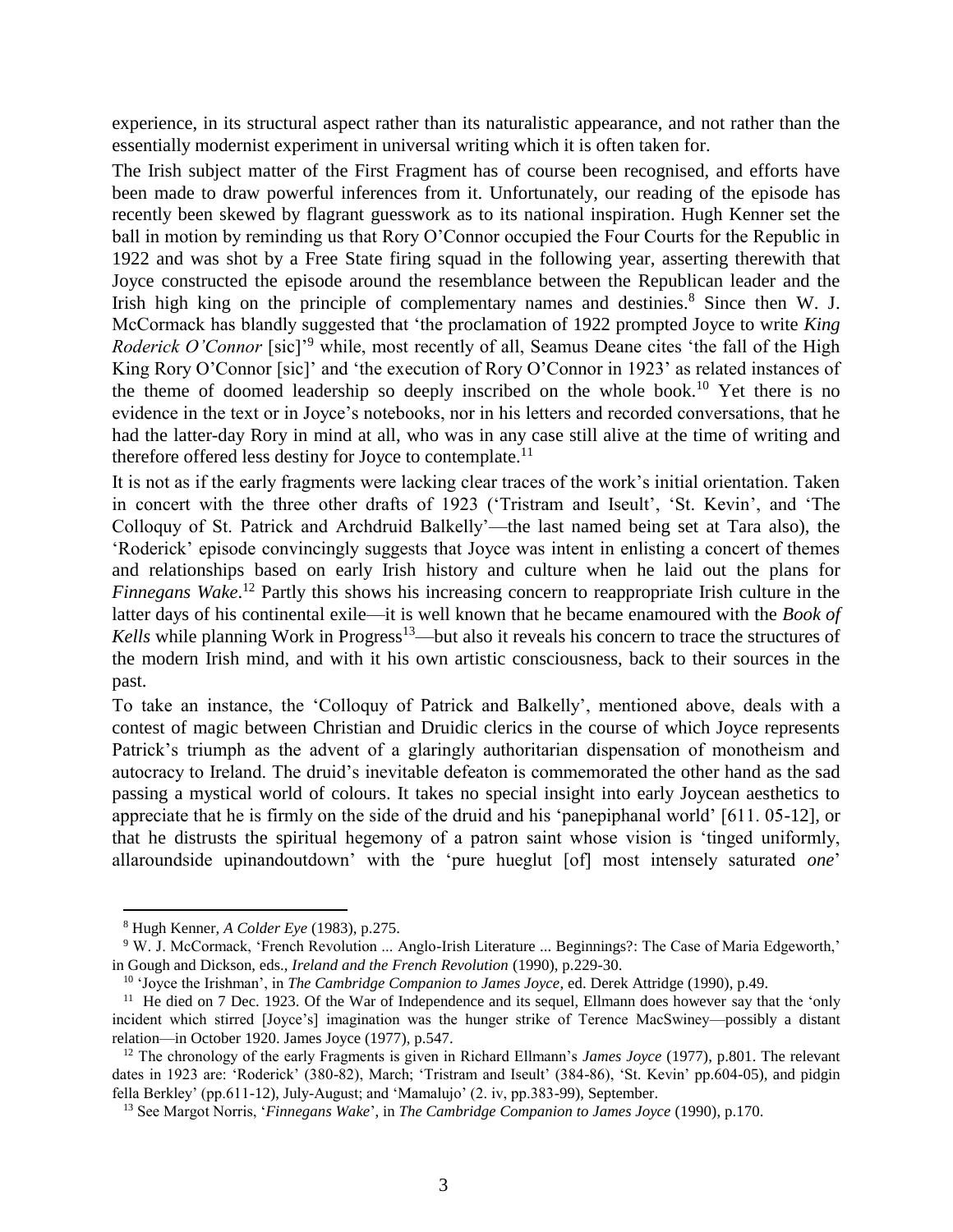$[612.14]$ .<sup>14</sup> That, in terms of literary epistemology, is the code of author-dominance—the very opposite of the method of multiple styles and phenomenologies endorsed by Joyce the writer. In pertinent sense, the colloquy is a political allegory. The effect of Patrick's persuasive magic on King Leary is precisely to turn him from a democratic and pantheistic tribal chieftain into a Asiatic—or Carolingian—warlord who answers to the imperious title of 'Highup Big Cockywocky Sublissimime Autocrat' [612.12].

Yet modern Irish politics had considerable bearing on the way that Joyce addressed his material in the First Fragment. His choice of a scenario from the colonial history of Ireland inevitably invoked his attitude towards the question of Irish sovereignty, and more particularily his attitude towards the contemporary independence movement which culminated with the setting up of the Free State a year before the episode was written. For one Sinn Féin thinker at least, Darrell Figgis, the new national constitution ought to have taken the form of a revival of the Gaelic state—or, more precisely, states—of ancient Ireland,<sup>15</sup> while other exponents of the nationalist ideology looked to it more vaguely as the fulfilment of Thomas Davis's prophetic ballad, 'A Nation Once Again'. Literary Revival writers under the tutelage of Yeats were involved in a valorisation of the Heroic Age of Gaelic society, and especially its heroic figures, Cuchulain and Fionn MacCumhal. Joyce, by constrast, sees a return to 'samebold gamebold structure of our Finnius the old One' [615.07] less as a restingplace for the troubled soul of Ireland than as part a recurrent process of cyclic alternations between the poles of an inherently unstable situation whose 'highly charged electrons' necessarily dance unceasingly 'as hophazards can effective it' [615.08] in an environment of contradictory signifiers primarily conditioned by the overlays of invading cultures.

The aspect of the 'Roderick' episode, with his comic enactment of the theme of Irish nationhood, which bears most emphatically on the aspirations of Irish Ireland is perhaps its treatment of the language question. Joyce does not enact the nationalist dream of resurrecting the original language of the Gaelic race (or any earlier inhabitants of Ireland); instead, he sticks to the broguish dialect of the Victorian stage-Irishman. He does so precisely because it is the postcolonial confusion languages and ideolects in Ireland which determined the Irish world that he knew and recognised in its dubious moral and intellectual character. Indeed, Shem's celebrated version of the policy of the Language movement lower-cases English and Irish equitably, but offers only a plethora of languages in place of the cultural fantasy of revived and revivifying Irish: 'he would wipe alley english spooker, multaphonaiksically speaking, off the face of the erse' [178.06]. For Joyce, the historical overthrow of Gaelic centralism was the local equivalent of the biblical myth of the Tower of Babel, though characteristically he was prepared to see any invasion of Ireland as corresponding to the general pattern of confusion: 'The *babbelers* with their thangas vain have been (confusium hold them!) they were and went; thigging thugs were and houhnymn songtoms were and comely norgels were and pollyfool fiansees ... And they fell upong one another: and they themselves have fallen.<sup>'16</sup>

<sup>&</sup>lt;sup>14</sup> Italics mine.

<sup>15</sup> 'In the eleventh century ... Ireland was almost the only country in Europe with a national State'; 'In Ireland's history more probably than in any other [country], the end is in the beginning and the beginning in the end.' Darrell Figgis, *The Gaelic State in the Past and Future, or 'The Crown of a Nation'* (1917), pp. 33 and 57-8.

<sup>&</sup>lt;sup>16</sup> [015.12ff] Together with the fair and dark foreigners of the Viking invasion and—more oddly—some Indian thugees, Swift's Houyhynhnms here suggest that the epistemologically-perfect language in his rational horses is mired by association with the others.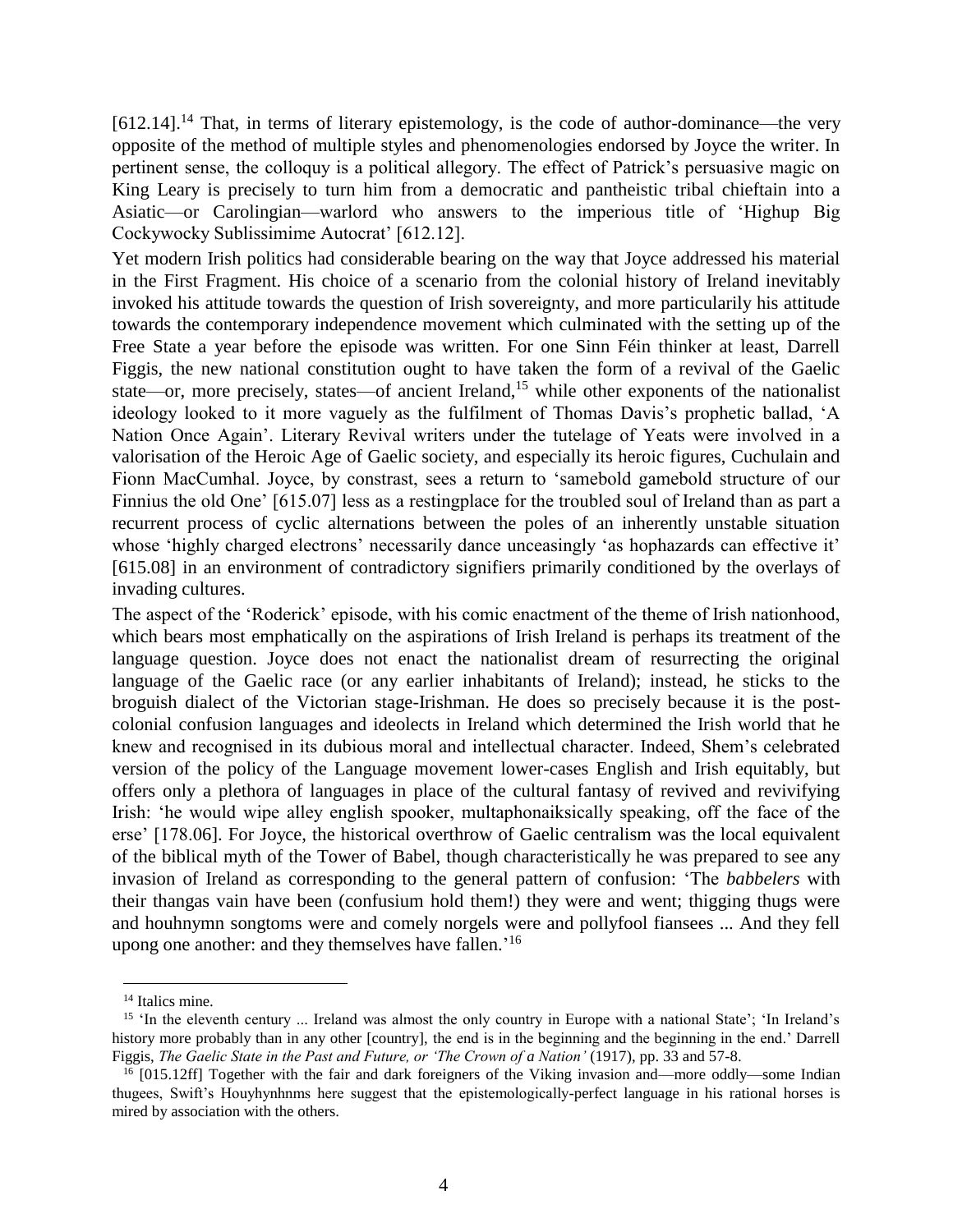Emphatically, Joyce did not share in the enthusiasms of the language revival movement with its implicit faith that Gaelic past would be revived when Ireland 'recovered intellectual possession' of its primordial culture.<sup>17</sup> To his brother he wrote: 'If the Irish programme did not insist on the Irish language, I suppose I could call myself a nationalist. As it is, I am content to recognise myself an exile: and prophetically, a repudiated one.' [SL125] He believed that the Gaelic revolution-ists were facing in the wrong direction—away from Europe: 'The Irish nation's insistence on developing its own culture by itself is not so much the demand of a young nation that wants to make good in the European concert as the demand of a very old nation to renew under new forms the glories of a past civilization.' In keeping with this outlook, the 'Roderick' episode is in one aspect a caricature of the cultural nostalgia of Irish-Ireland, though it also bears within itself a keen sense of pain and loss.

Far from presenting the Golden Age of Saints and Scholars as a sacred touchstone of the Irish nationality, Joyce served it up in *Finnegans Wake* as parody and farce. This was only to be expected, given the attitudes consistently expounded in his earlier writings and notably in the autobiographical novels, where his antipathy to the personnel of the Language Revival movement are conveyed with considerable animus. In *Stephen Hero*, at Patrick Pearse's Gaelic class (conducted under a picture of the revivalist grammarian Father O'Growney), Stephen sardonically observes the mawkish levity of the young language enthusiasts at the Irish word for 'love'  $(\text{gr}\hat{a})$ <sup>18</sup> as well as some uncouth business with a handkerchief [SH58]. There is moreover a discernible hint of contempt in the unabashed confession that '[he] found it very troublesome to pronounce the gutturals but he did the best he could' [SH58], though this phonemic snobbery was not perhaps perpetuated in more liberal philology of the later period.<sup>19</sup>

Though he regarded its the metropolitan propagandists with suspicion, Joyce was not entirely heartless about the linguistically marginalized residuum of living Gaelic culture—men and women in the West of Ireland. In 'Ireland at the Bar' (1907), he cited the poignant case of a native Irish speaker —one Myles Joyce of Maamtrasna—convicted of agrarian crime and deaf to the capital charges made against him as 'a symbol of the Irish nation ... unable to appeal to the modern conscience of England and other countries' [CW186]. Here, however, his sympathy is vitiated by the distancing-effect of his conviction that this 'dumbfounded old man' is 'a remnant of a civilization not ours' [CW198]. Joyce's personal position was perhaps best expressed—or at least most succinctly—by Gabriel's response to Miss Ivors in *The Dead*: 'If it comes to that, you know, Irish is not my language' [D216]. His own native language, though always in some sense

<sup>&</sup>lt;sup>17</sup> '[I]t was in the language of the Irish Nation that the Irish State was created; ... it was only when the language was recovered as an intellectual possession and passion that the outlines of the State could be seen clearly, the memories of which ... were struggling in the acts and deeds of a resurgent people' (Figgis, op cit., p.83).

The opposite point of view was stated by Alfred Webb: 'There is nothing that has come uder my observation in Gaelic literature that could inspire national ideals suitable for the present age. ('The Gaelic League and Politics' in *Dana* (1904); see *Dana* (Hodges Figgis 1905) p.143.

<sup>&</sup>lt;sup>18</sup> The passage continues: '... or perhaps the notion of love] itself' [SH58]. In 1904, Joyce wrote in his Trieste Notebook—a repository for Stephen Hero—'One effect of the resurgence of the Irish nation would be the entry into the field of Europe of the Irish artist and thinker, a being without sexual education.' See Robert Scholes, ed., *The Workshop of Daedalus* (1965), p.100.

<sup>19</sup> A turning point is arguably reached at the end of *A Portrait of the Artist* [AP188] where Mulrennan's report of his encounter with a venerable Gaelic-speaker in the West of Ireland at first sparks of a panicky sense of threat in Stephen: 'It is with him I must struggle through all this night till day come.' The diary-entry ends however on a more placable note: 'Till he yield to me? No. I mean him no harm.' [AP234]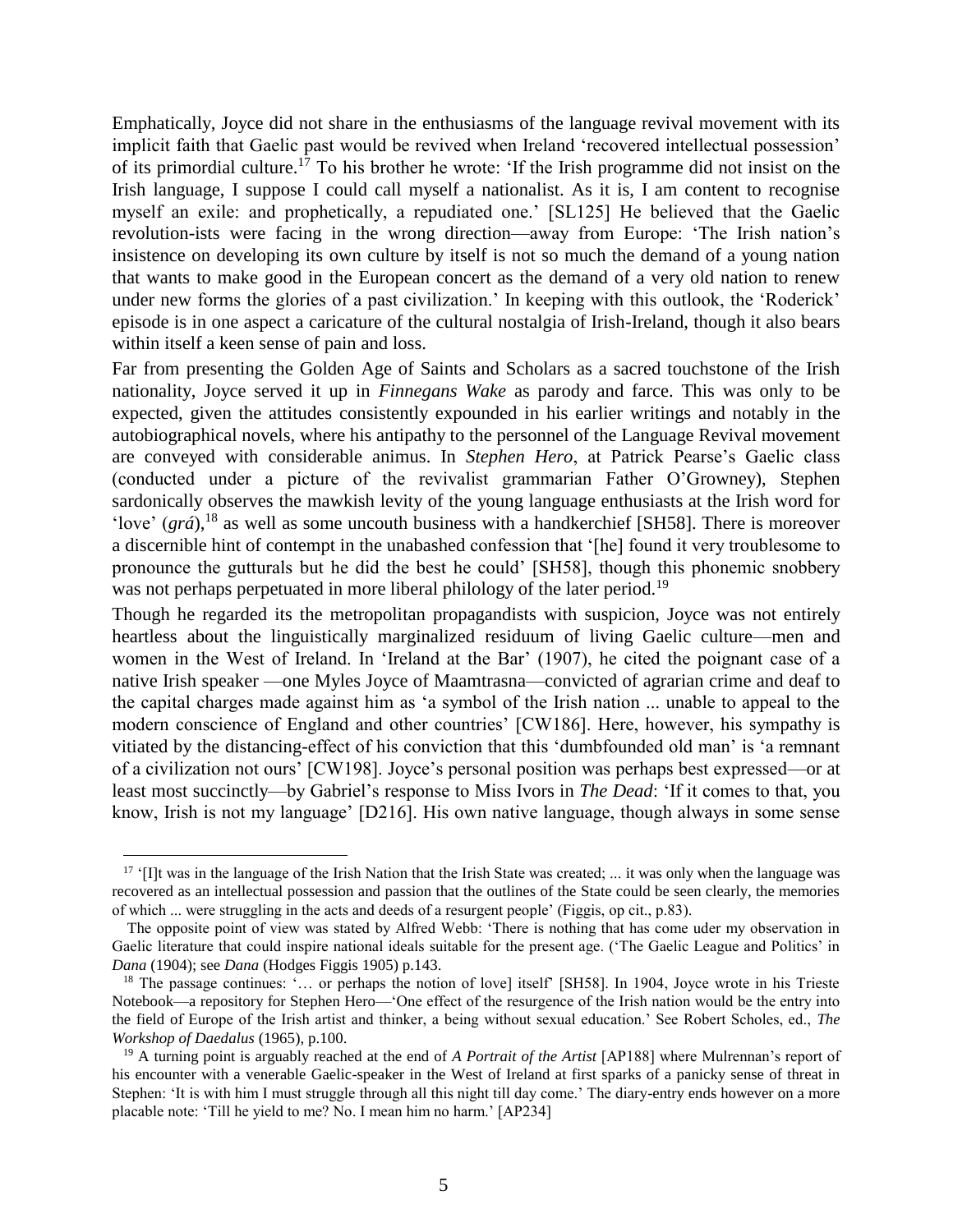'an acquired speech,'—as Stephen avers in his famous interview with Father Butt [AP175]—was ineluctably English.<sup>20</sup> This implies a divided loyalty which in its working-out in Joyce's earlier politics of culture ran strongly in favour of the anglophonic affinities of the Pale.<sup>21</sup>

In Stephen's conversation with Davin in *A Portrait*, Joyce's attitude to the Irish language movement is expressed more warmly than anywhere else: 'My ancestors threw off their language and took another ... They allowed a handful of foreigners to subject them. Do you fancy I am going to pay in my own life and person debts they made? ... I'd see you damned first' [AP188].<sup>22</sup> In his 1907 Trieste lecture, 'Ireland, Isle of Saints and Sages,' he tried to view the linguistic history of Ireland more coolly in a pointedly analytical perspective. The lecture provides the most coherent background for the First Fragment, elucidating not only its controlling attitudes but several of its specific usages. 'The Irish language, although of the Indo-European family,' said Joyce on that occasion, 'differs from English almost as much as the language spoken in Rome differs from that spoken in *Teheran*' [CW169]. In the 'Roderick O'Conor' episode, that phrase is echoed in the description of the culturally devastated kingdom of the fallen monarch as a 'Taharan dynasty' [380.21].<sup>23</sup> With overtones of *Tara*, *Sahara*, and *Teheran*, this conveys the sense of a linguistic culture rendered nugatory. Notwithstanding Myles Joyce, on the one hand, and Father O'Growney on the other, Joyce was convinced that the Gaelic legacy was moribund. In the context of his remarks on James Clarence Mangan in his second Trieste lecture, where he measures his own literary policy against that of the best of Ireland's nationalist poets and the 'last of the Irish bards,' he said, 'Ancient Ireland is dead just as ancient Egypt is dead. Its death chant has been sung and on its gravestone has been placed the seal.'  $[CW173]^{24}$ 

As many commentators have noted, the polemical argument formulated by Joyce in Trieste, and addressed to his stay-at-home compatriots over the heads of his Trieste audience, runs like this: "What right has Gaelic Ireland to my allegiance after it has betrayed its own culture, and accepted the tyrannies of Rome and England?" He regarded that question as chief one to be answered before the anyone had 'the most rudimentary right' to demand that he 'change his position from that of an unprejudiced observer to a convinced nationalist.' [CW162] Later, the effect of the Partition of Ireland in 1922 was to increase rather than diminish his sense that Sinn Féin policies had been misguided—although he primarily blamed 'Brittaine and brut fierce' [292F2]—and he refused the Free State passport offered him by the Foreign Minister, Desmond Fitzgerald in 1923,<sup>25</sup> as he later refused membership of the Irish Academy of Letters in 1932.<sup>26</sup>

<sup>&</sup>lt;sup>20</sup> The Father Butt passage in A Portrait has become so much a touchstone of the current Irish literary criticism of Joyce that it is worth mentioning Stephen Gwynn as the first to cite it. Gwynn comments, 'This poignant cry of the disinherited runs all through Joyce's writing,' adding that the usual appeal of the Irish nationalists against the legacy of colonialism was to their Catholic religion, a force against which Joyce also revolted. See *Irish Literature and Drama* (1936), pp.194-95.

 $21$  In a remarkable notebook entry of 1904, Joyce pledged to 'take the part of England and her tradition against Irish-America.' See Robert Scholes, ed., *The Workshop of Daedalus* (1965), p.91.

<sup>&</sup>lt;sup>22</sup> The model for Davin was George Clancy, later Sinn Féin Mayor of Limerick, who was assassinated by the Black and Tans in 1919.

<sup>&</sup>lt;sup>23</sup> The typescript draft of 1923 which Joyce presented to Miss Weaver includes a pencilled addition after 'before him' and before 'King Art [sic] MacMurrough', viz, 'in the dienasty'. See 'In Between the Sheets,' *James Joyce Broadsheet*, No. 29 (June 1989), pp. 1-2.

<sup>24</sup> For a good discussion of Joyce's view of Mangan, see Seamus Deane, 'Joyce the Irishman,' in *The Cambridge Companion to James Joyce* (1990), pp. 32-36.

<sup>25</sup> See Richard Ellmann, *James Joyce* (1977), p.546-47.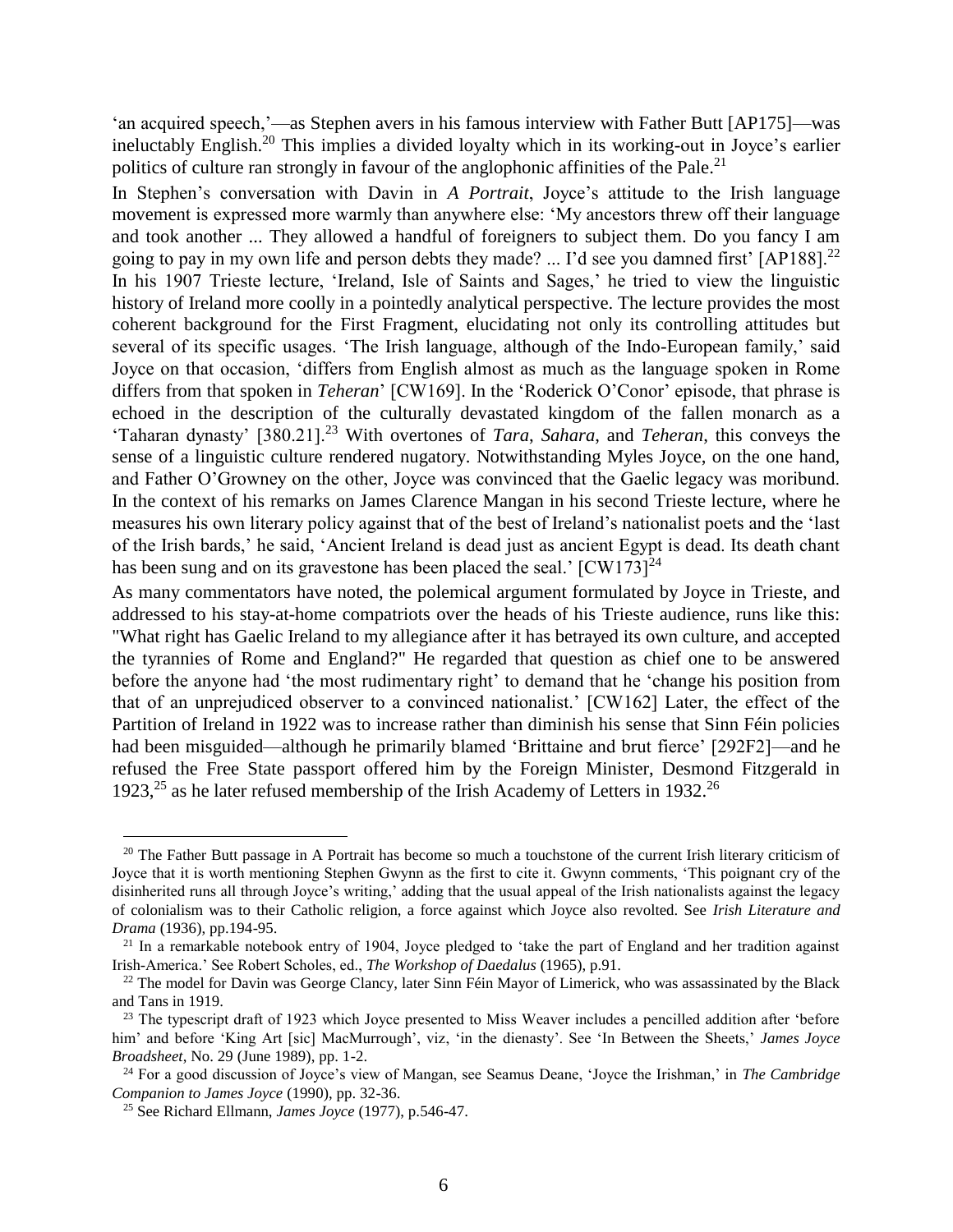In the wider context of the *Wake*, the 'Roderick' episode is generally seen as a set piece representing 'Death and the Old Man' in counterpoint to 'Death and the Old Woman' in the 'Ricorso'.<sup>27</sup> In the immediate context of the First Fragment, it presents an image of shattered national unity, taking the overthrow of the Gaelic polity in Ireland by the Anglo-Normans as a metaphor for the disrupted state of modern Irish culture. The text displays, however, a distinct economy of reference in regard to such events. For the narrator at least, they are '*hory*histori*cold*' [382.12]—dead embers of historical record and the stuff of old men's remembrance. Accordingly, accurate biographical information about King Roderick at the time when he went the 'way of the Danes' [129.11] is narrowly restricted to his age: 'anything you say yourself betweeen fiftyodd and fiftyeven years' [380.15].<sup>28</sup> Some other historical personages mentioned in the episode with various degrees of comic anachronism include 'King Arth Mockmorrow Koughenough of the leather leggions' [380.22], an amalagam of Dermot MacMurrough who started all the trouble with Art MacMurrough Kavanagh<sup>29</sup>, the 14th century Leinster king, and a 10th century high king known as 'Muircheartach of the Leather Cloaks.'<sup>30</sup> A little later, reference is made to Dermot MacCarthy King of Desmond, who deserted O'Conor and submitted separately to Henry II at Waterford in  $1171<sup>31</sup>$  Appropriately the Munster chieftain's abandonment of Roderick is wryly characterised by Joyce as a shortsighted folly leading inevitably to the ultimate eviction of the Gaelic kings: 'all of them had gone off with themselves to their castles of mud as best they cud, on footback, owing to the leak in McCarthy's mare ... down the switchbackward slidder of the landsown route of Hauburnea's liveliest vinnage on the brain' [380.36-382.04]. This includes an alcoholic rendering of Goldsmith's *Deserted Village* another *topos* of the lost national paradise. A final historical personage recognisable in the episode is Faugh MacHugh O'Bawlar' [382.22]—that is, Fiach MacHugh O'Byrne combined with '*Fagh an Ballagh*' (*'Clear the Way*!'), a war-cry used by the Irish Brigades at Fontenoy, and the refrain of several nationalist ballads of Young Ireland. The song which celebrates his defeat of the English in the Desmond Revolt at Glanmalure in 1580, 'Follow Me Up to Carlow'  $[382.30]$ ,<sup>32</sup> provides a musical accompaniment a little later when Roderick/Earwicker makes shipborne journey towards the land of night in imitation of the passing of King Arthur.<sup>33</sup>

<sup>26</sup> See Stephen Gwynn, *Irish Literature and Drama* (1936), Appendix A. The fact is also cited in Monk Gibbon, *The Man and the Masterpiece: Yeats as I Knew Him* (1959), p.159.

<sup>27</sup> See Adaline Glasheen, *A Third Census of Finnegans Wake* (1977), p.lv.

<sup>28</sup> The first typescript says 'fifty-four and fifty-five', but McHugh's *Annotations* opt for '58 & 59,' preferring to be guided by the historical tradition which puts Roderick at about 60 at the time of his submission to Henry. Roland McHugh, *Annotations to Finnegans Wake* (1980).

 $^{29}$  Possible also hinted at is Arthur MacMurrough Kavanagh (1831-1889), an Irish MP, born with stunted arms and legs, who rode to hounds strapped to his horse and sailed a yacht called Eva after the High king's daughter Aoife. See Harry Boylan, *Dictionary of Irish Biography* (1988) and Mark Bence-Jones, *The Twilight of the Ascendancy*  (1987) p.11, et passim.

<sup>30</sup> See Roland McHugh, *Annotations to Finnegans Wake* (1980).

<sup>31</sup> The same sense of misguided self-interest is conveyed in Edmund Curtis's account of the submissions. See *A History of Ireland* (1936), p.52-3.

<sup>32</sup> By Patrick Joseph McCall (1861-1919). See Colm O Lochlainn, *Anglo-Irish Song-Writers since Moore* (1950), p.15.

<sup>33</sup> He departs in a kind of Viking sea-funeral for 'Nattenlaend-er'—Norse, Land of Night. The identification of Earwicker with King Arthur recurs in various parts of the Wake. Art MacMurrough is suggestively called 'Arth Mockmorrow' in [380.22], while elsewhere Tennyson's Morte D'Arthur is connected with Tara of the Gaels in the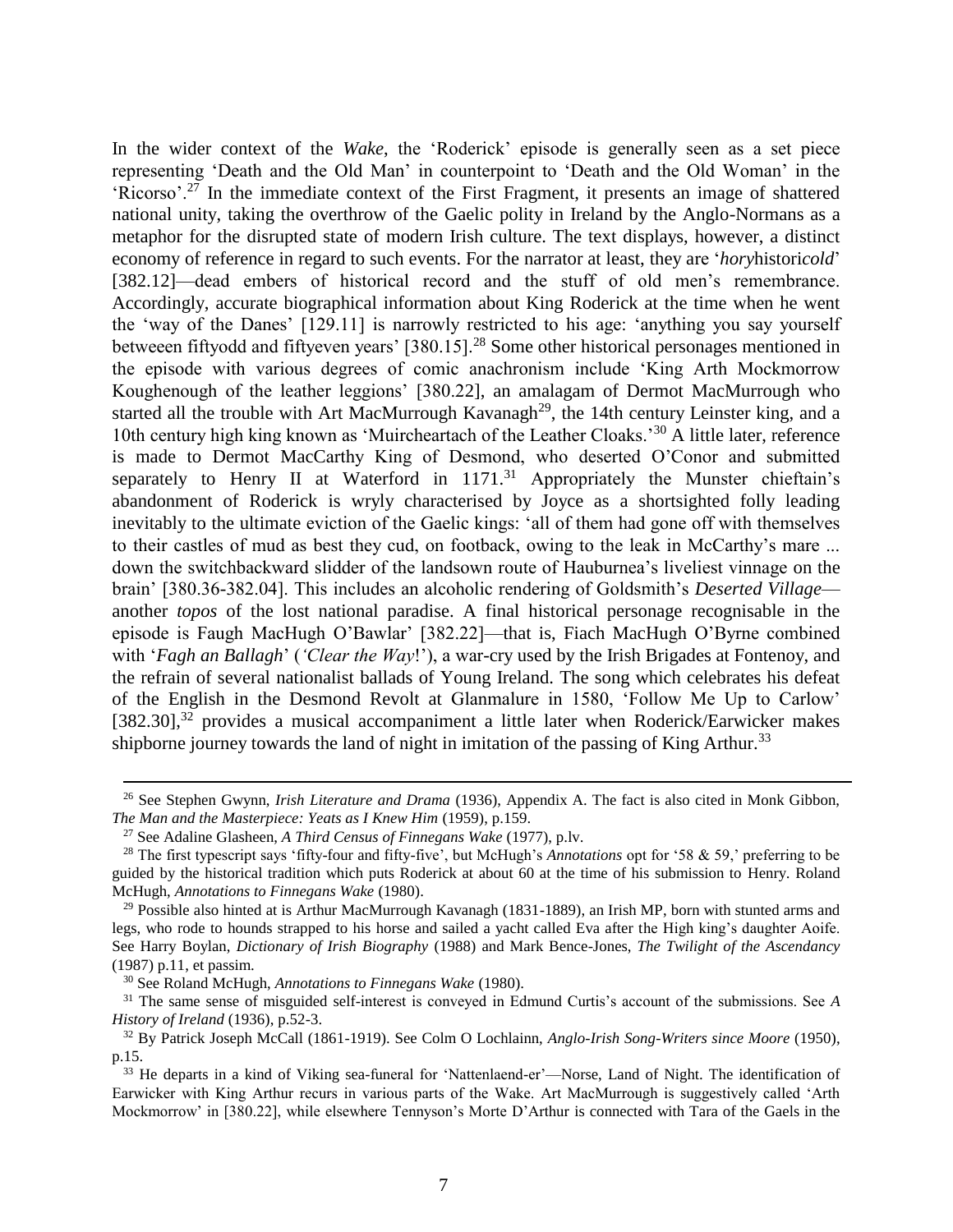No specific work of history has yet been identified as a sourcebook for the Invasion narrative in 'Roderick O'Conor'. In *Books at the Wake*, James Atherton says that Joyce's probably used of all the histories that he could find to write his own version of the History of Ireland, though favouring the synoptic 'Annals of Dublin' printed in Hely Thom's annual *Dublin Directory*; 34 there are however no direct quotations from the 'Annals' in the episode. Another reference work that he used frequently during Work in Progress was the 11th edition of the *Encyclopaedia Brittanica*. There the impact of the first phase of the Norman invasion is stated as follows: 'the *mailclad* knights were not uniformly successful against the natives, but they generally managed to occupy the open plains and *fertile valleys*.' It is that sentence which shapes Joyce's account of the unmannerly behaviour of the retiring guests, who leave the dregs (known traditionally as 'old man') for the innkeeper to finish: 'sorra much[,] was left by the lazy lousers of *maltknights* and beerchurls in the different *bottoms* of the various replenquished drinking utensils left behind ..' [381.32].<sup>35</sup> This alcoholic residue, being the equivalent of the worst lands of Ireland, Roderick consumes with servile gratitude. (Adaline Glasheen has called it his cup of hemlock.)<sup>36</sup>

But if the Normans are treated here as guests of gullible Irish rather than their vanquishers, they are also joined, contrary to chronological good sense, by an earlier crew of Irish invaders. According to the accepted reading of the episode 'the last High King ... displaced by the Anglo-Norman invaders ... is made here to give a last supper to an army of earlier colonists.<sup>37</sup> These colonists are the mythological rather than strictly historical personages whose names are given in the 12th century *The Book of Invasions* (*Lebor Gabhála*) and also on the first page of every Irish schoolchild's history-book. Joyce describes them impiously as 'the unimportant Parthalonians with the mouldy Firbolgs and the Tuatha de Danaan googs,' to which list he adds another group of his own imagining, 'the ramblers from Clane'<sup>38</sup> [381.06]. The Clanemen are, I think, the Jesuits Fathers of Clongowes Wood School, an Order which described in *A Portrait* as 'extraterritorials,' and settlers in Ireland like any other.<sup>39</sup> Thus the sum of guests at Roderick/Earwicker's 'beanfeast' [380.10] are both the antecedent races and the later invaders of Ireland, comprising a cross-section of all the racial ingredients of the modern nation.

This is in keeping with the theory about the actual make-up of the Irish nation which Joyce forcefully advanced in his 'Ireland' lecture at the Universita Populare in Trieste in 1907. Framing, he said: 'Our civilisation is a vast fabric in which the most diverse elements are mingled, in which nordic aggressiveness and Roman law, the new bourgeois conventions and the remnant of a Syriac religion are reconciled' [CW166]. The context indicates that the civilization he had in mind was the European rather than the Irish one—the former entailing the latter as a local instance. With more particular reference to Ireland and the contemporary Independence Movement, $40$  he went on:

phrase, 'the Mortadarthella taradition is the poorest commononguardiant waste of time' [151.20]. [Italics mine.] This pours cold water on any hopes of a revival of royal power in Ireland.

<sup>34</sup> James Atherton, *The Books at the Wake* (1959), p.92-3.

<sup>&</sup>lt;sup>35</sup> Italics mine.

<sup>36</sup> Adaline Glasheen, *Third Census of Finnegans Wake* (1977), p.lvi.

<sup>37</sup> Roland McHugh, *The Sigla of Finnegans Wake* (1976), p.86.

<sup>38</sup> Also the title of a song. See Roland McHugh, *Annotations to Finnegans Wake* (1980).

<sup>&</sup>lt;sup>39</sup> The original version of this is in the Trieste Notebook: 'The houses of the jesuits are extraterritorial.' See Robert Scholes, ed., *The Workshop of Daedalus* (1965), p.102.

<sup>&</sup>lt;sup>40</sup> In 1906, Joyce characterised the editorial policy of Arthur Griffith's paper Sinn Féin as 'the pap of racial hatred' [SL111].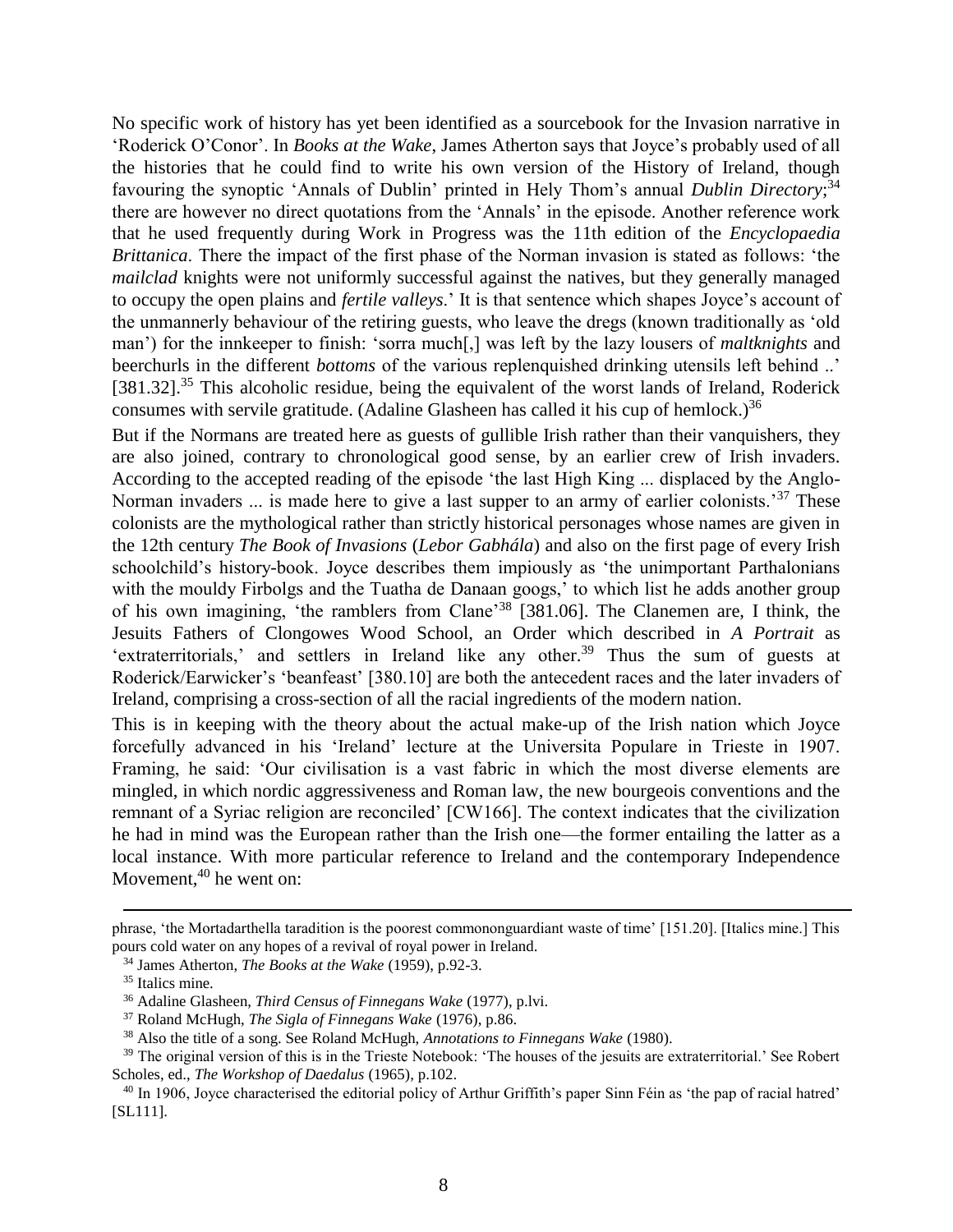... no race has less right to utter such a boast [of being pure] than the race now living in Ireland. Nationality ... must find its reason for being rooted in something that surpasses and transcends and informs changing things like blood and the human word [CW166].

So much for the genetic and linguistic criteria of Irish nationhood. A national community is merely a pragmatic unity of lives, the point that Leopold Bloom asserts in his touchingly inept definition of 'nation' as 'the same people living in the same place' [U430]—a definition which includes himself, in spite of his Jewish extraction. Yet Joyce was not so naive as to overlook the unifying function of historical culture in such a composite community, though he resisted any proprietary simplification of that heritage in favour of one or other constituent racial element. Without shirking from calling the present race in Ireland 'backward and inferior,' he summarised the diversity of its origins and the unity of its traditions in these terms: 'Do we not see that in Ireland the Danes, the Firbolgs, the Milesians from Spain, the Norman Invaders, and the Anglo-Saxon settlers have united to form a new entity, one might say under the influence of a local deity?'  $[CW166]$ .<sup>41</sup>

Thus in the 'Roderick' episode, the High King functions as the eponymous figure of Irish nationhood in spite of the numerous cuckoos in his genealogical tree. In this way he qualifies as an 'adornment of his album and folkenfather of his familyans' [380.18]. Here the narrator is apparently insisting on his totemic importance from the nationalist standpoint, though a nationalism of the same unconvincing species as the narrator's in the 'Cyclops' episode of *Ulysses*. Significantly, Ruairdhrí O'Conor has never figured as a national hero in Irish literary tradition, attracting neither novelists or biographers, poets or playwrights —with the bizarre exception of a hysterically pro-British melodrama by Charles Shadwell.<sup>42</sup> The contemporaneous stories of Devorgilla MacMurrough and Eva O'Conor have, on the other hand, elicited numerous biographical works and historical romances.<sup>43</sup> And, while Diarmuid MacMurrough (110-1171), the proto-betrayer of the Gaelic kingdoms, is listed in Harry Boylan's *Dictionary of Irish Biography* (1988), King Roderick O'Conor is not. His story, being unleavened by villainy, selfsacrifice or love-interest, lacks the requirements for Irish historical remembrance.

It is convenient to think of the setting of the 'Roderick' episode as Tara since this is the seat of the High Kingship founded by Tuathal Teachtmhair in the second century  $A.D.;<sup>44</sup>$  but strictly speaking no episode of *Finnegans Wake* has a single setting—not least because the method of the book is to include all times and places. In the 'Roderick' episode, the high king's address is actually given as 'Glenfinnisk-en-la-Valle' [380.08]. In this Norman-sounding place-name, we hear *Phoenix* (and Irish *fionn uisce*) overlaid on Glenfisk, a valley in Co. Kerry, a province away from Ruaidhrí O'Conor's tribal kingdom. The territory identified in this characteristic bi-location

<sup>&</sup>lt;sup>41</sup> Joyce added a concession to Irish national pride with the qualification, 'it is worth taking into account the fact that it is the only race of the entire Celtic family that has not been willing to sell its birthright for a mess of pottage.' [CW166]

<sup>42</sup> Rotherick O'Connor King of Connaught, or The Distressed Princess was performed and printed in Dublin in 1720. The prologue promises to show heroes 'nursed up in slaughter, blood, and woe/And kings that rule by arbitrary sway.' The play represents Roderick as an impolitic tyrant who dies in single combat with Strongbow—a spurious episode—having murdered the Machievellian bishop of Tuam, Catholicus, and assaulted the virtue of Eva, Dermot's daughter, numerous times. There is no indication that it was known to Joyce.

<sup>43</sup> For a listing of these see Stephen Brown, 'Classified List of Irish Fiction' [Appendix C], in *Ireland in Fiction*  (1919).

<sup>44</sup> Darrell Figgis, *The Gaelic State* (1917), p.10.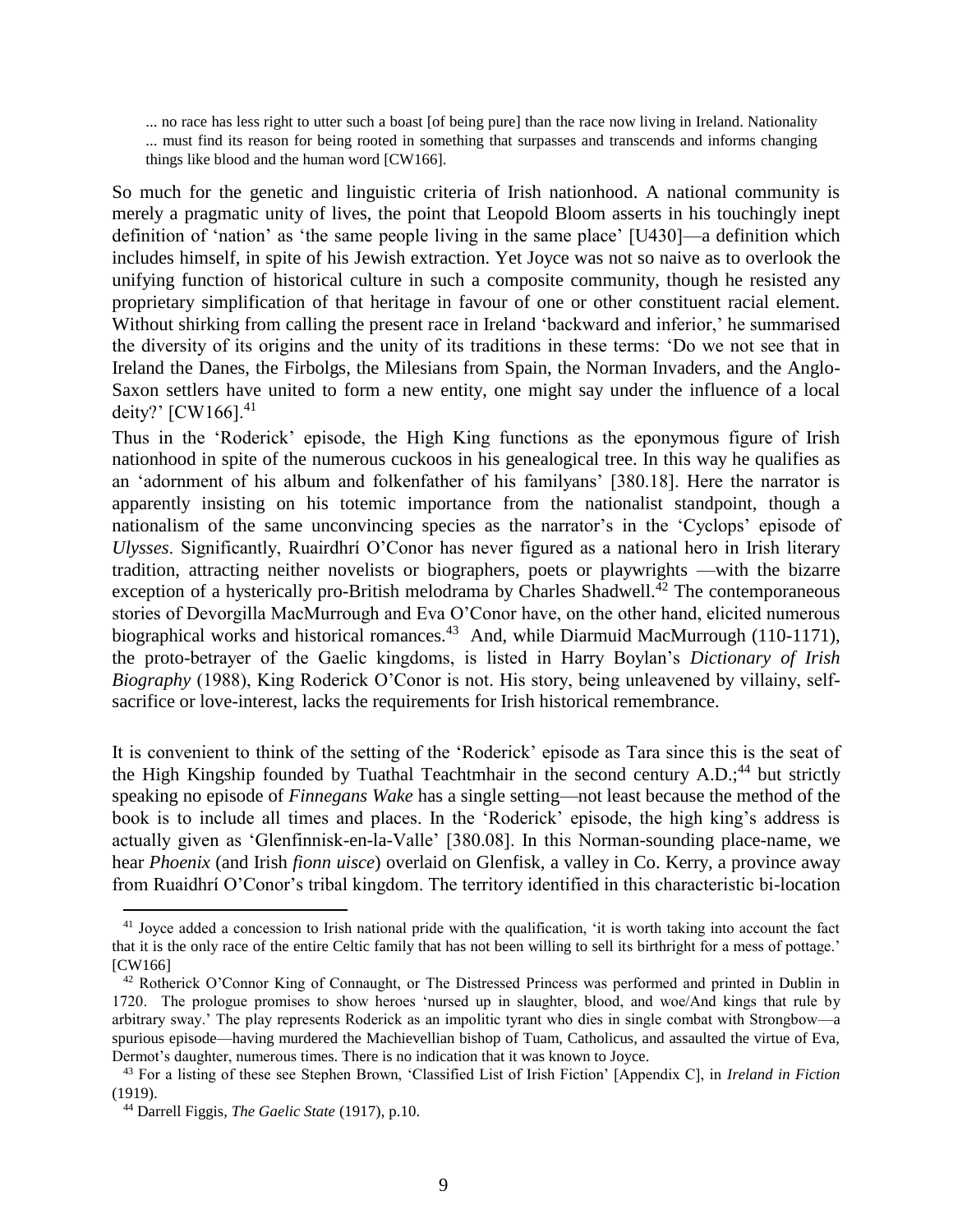is that of the Gaelic sept whose adventures at Bantry during the 1798 Rising Charles Lever described in his romantic novel *The O'Donoghue* (1845).<sup>45</sup> As Lanty Lawler, the peasant horsedealer—who provides all of the comic relief and most of the treachery— explains: 'Twas there the family lived these nine hundred years, whin the whole country was their own; and they wor kings here.<sup>'46</sup> Their tumbledown castle, 'a strange incongruous pile,<sup>'47</sup> probably conditions the description of Roderick's 'grand old handwedown pile [380.35] in the episode. Lever himself is called to mind by the epithet 'rollicking' [381.11], immemorially affixed to him by Thackeray.<sup>48</sup>

The fate of the O'Donoghue dynasty was a recurrent theme of Anglo-Irish fiction, focusing on the myth that the O'Donoghues took up residence beneath a lake, awaiting to return in better days.<sup>49</sup> In Joyce's works, a gathering of references to the O'Donoghue tradition is associated with glen rather than lake, *viz*, 'The O'Donoghue of the Glens' [U526] in *Ulysses*, and, in *Finnegans Wake*, 'treubleu Donawhu' [076.31] and 'the wild glen, O'Donogh, White Donagh' [106.02]. Yet, whichever tradition Joyce inherited, as romantic vestiges of the defunctive Irish chieftainships thrown like shadows on the screen of Irish political consciousness, the O'Donoghues make a fitting complement to the dethroned High King of Tara and the submission to Plantagenet centralism of the once autonomous and proud state of Ireland. Lever's story has the added interest that the plot finds its resolution in the Anglo-Irish novelists' convention of marrying the son of a Gaelic royal lineage to the daughter of an British landlord, in this case also an English banker—thus presaging a union of nations and general prosperity.<sup>50</sup>

In Lever's novel, the final ruin of the native Irish monarchies is symbolised in the penultimate scene by the cataclysmic destruction of the O'Donoghue's ancient home in the storm that drives the French invasion fleet—Wolfe Tone aboard—out of Bantry Bay. '[T]he massive walls that had resisted for centuries the assault of war and time, were shaken to their foundations, and one strong, square tower, the ancient keep, was rent by lightning from the battlements to the base, which far and near might be seen fragments of timber, and even of masonry, hurled from their place by the storm.'<sup>51</sup> Admittedly, there is no exact equivalent of this event in the 'Roderick episode', but the Babel-like fate that overtakes the King's 'umbrageous house of the hundred

<sup>45</sup> Lever actually wrote 'Glenflesk,' put the map of Kerry shows Glenfisk. *The O'Donoghue* (Curry, 1845), passim.

<sup>46</sup> Charles Lever, *The O'Donoghue* (1845), p.11.

<sup>47</sup> Ibid., p.25.

<sup>&</sup>lt;sup>48</sup> The epithet is applied by extension to other Irish novelists in the same vein, dealing with the free-booting lives of the minor squirearchy of Anglo-Irish Ireland, such as William Hamilton Maxwell (1792-1850), a younger friend of the former. See Stephen Brown's citation on Maxwell, quoted from William Maginn: 'Among rollicking describers of fights, campaigns, sieges, carousings, riotings, love-makings ... he decidely hears off the bell.' (*Ireland in Fiction*, 1919). In *Finnegans Wake*, 'rollicking' [355.16] is associated with the comic dialect songs of Percy French, a late example of the breed.

<sup>&</sup>lt;sup>49</sup> A poem on the subject was issued by Michael John O'Sullivan in 1815 and another by Nicholas Gannon in 1873; a melodrama by Edward Groves appeared in 1832, and a comic play by Alfred Howard, entitled *The O'Donoghue of the Lake, or the Harlequin and the Leprechaun*, was performed at the Theatre Royal, Dublin, in 1840. None of these can be called sources of the O'Donoghue allusions in the 'Roderick' episode, though they testify to the ubiquity of a theme.

<sup>50</sup> As with Lever's novel *The O'Donoghue* (1845), Maria Edgeworth's *The Absentee* (1812) attempts to souture the torn colonial tissues of Irish society by contriving a marriage between the Anglo-Irish landlord, Lord Colambre, and the lineal descendent of Gaelic Irish kings, Grace Nugent. See W. J. McCormack on what he calls in the notes 'the allegorical level of the fiction,' in *The Absentee* (1988), pp. xxii-iv and 296.

<sup>51</sup> Charles Lever, *The O'Donoghue* (1845) , p.403.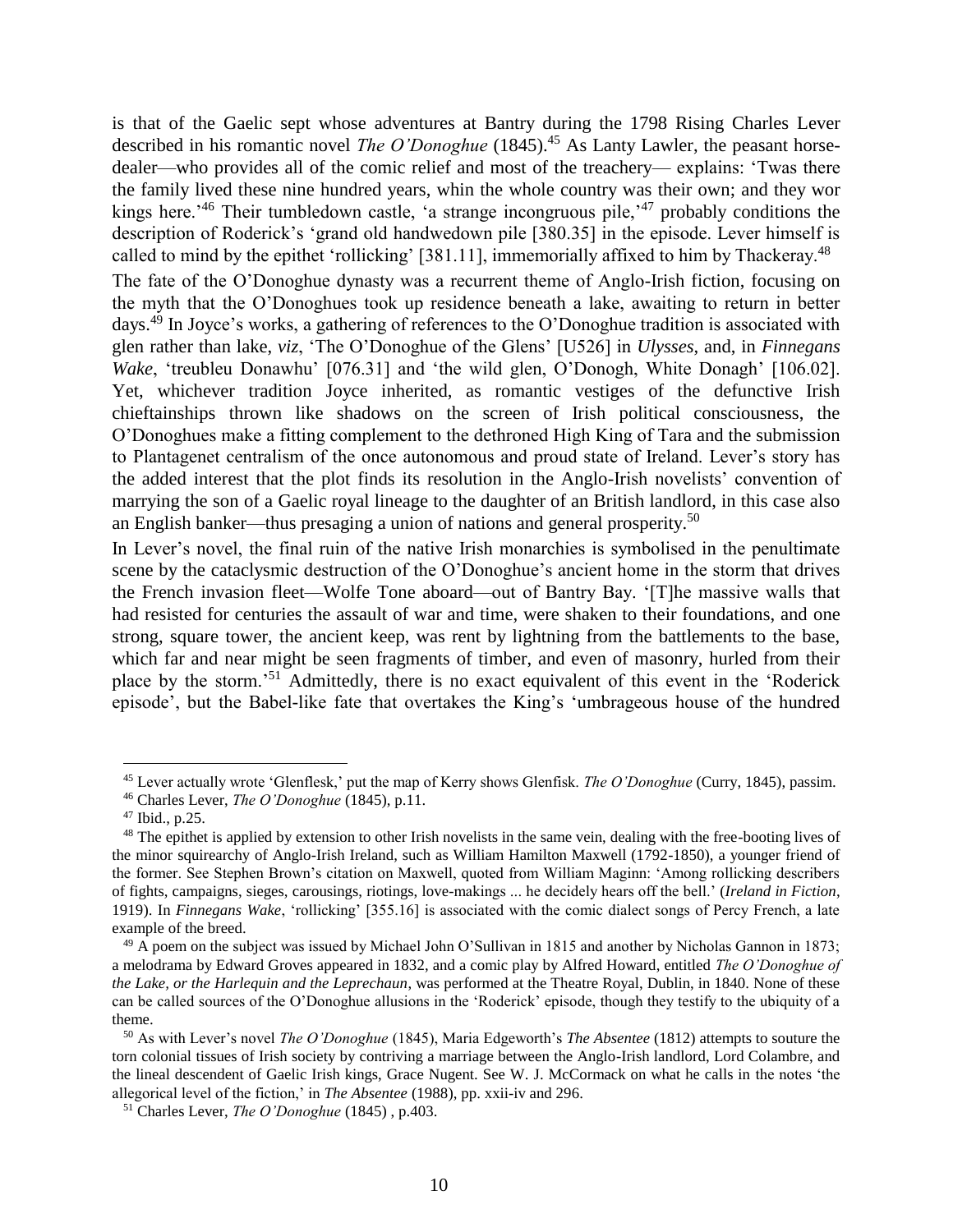bottles' [380.15] has the same mythopoeic aspect as signifying the end of one kind of society in Ireland.<sup>52</sup>

As if such decentred patterns of allusion were not sufficient, a further referential confusion is added to the episode by the doubling of Lanty's. It is the peasant genius form Samuel Lover's *Rory O'More* (1837)—also set in 1798 and celebrated for the 'the endless drollery and whimsicalities' of the title-character<sup>53</sup>—who furnishes the 'Lanty Leary cant' [381.11] of Roderick O'Conor's hat (or else his dialect). Both Lantys, Lawler and Leary, incidentally, are addicted to the word 'Faix' which also occurs here [381.09].<sup>54</sup> The songs that Roderick/Earwicker sings include 'The Old Plaid Shawl'<sup>55</sup> (rendered here as 'the ould plaised drawl' [381.21]), Moore's 'The Blackbird' (otherwise called 'Blarney Castle') [381.23], and 'What the Irish Boys Can Do'  $[381.29]^{56}$ —all examples of a Irish musical ritual disparaged by Stanislaus Joyce: 'The singing of sentimental ballads was a backlash of that ebbing waves of romanticism, in which poetry and all it was wont to express had degenerated, Tommy Moore assisting, to a drawing-room accomplishment.<sup>57</sup>

Allowing for such grace-notes, we can assign the basic style of the episode to the Lover-Lever fraternity of Victorian Irish novelists, though perhaps the Hiberno-English of the episode requires no special source as being the patois of innumerable Victorian stage-Irishmen in fiction and drama. The syntactical framework of the two-and-a-half page sentence is its identificative signature. It runs like this: 'So anyhow ... after that ... wait till I tell you, what did he do ... well, what do you think he did but ... he just went ... well, what did he go and do ... if he didn't go ... and ... sure enough ... he just slumped to throne.' Within that chain of elbow-nudging complicities, the narrator makes several self-ingratiating gestures towards the standard English from which he so constantly deviates, a mark of his linguistic inferiority complex. A combination of pedantry and faux-politesse is the hallmark of his discourse: '.. or, at least, he wasn't *actually* the *then* last king of all Ireland *for the time being* for the *jolly good reason* that he was still *such as he was* the eminent king of all Ireland *himself*' [380.12ff].

Joyce was specific about the origins of the comical inadequacies of Irish-English. In a harsh judgement on the Irishman's relationship with English, he referred the national propensity to bulls and blunders back to the downfall of the Gaelic monarchy as its primal cause: '[Ireland] has abandoned her own language almost entirely and accepted the language of her conqueror without being able to assimilate the culture or adapt herself to the mentality of which this language is the vehicle.' [CW212-13] A classic example of such ineptitudes was the celebrated bull coined by

<sup>53</sup> Stephen Brown, S.J., Ireland in Fiction (1919), p.176.

<sup>52</sup> The only novel explicitly referred to in the episode is Tobias Smollett's *Roderick Random* (1748): Joyce's high king is sporting a 'Roderick Random pullon hat' [381.11]. Smollett's hero is an affectionate but combative young Scot abroad—modelled on Gil Blas and not dissimilar to Thackeray's *Barry Lyndon—*who, like the Irish Roderick, has been disinherited. James Atherton has drawn attention to a sentence at FW 028.35-029-05 in which three of Smollett's novels, Roderick Random, Peregrine Pickle, and Humphrey Clinker, are all named.

<sup>&</sup>lt;sup>54</sup> Lanty's patronymic rhymes with that of the Irish High King who welcomed St. Patrick, cited above. A peasant of royal lineage, he is therefore a type of Joyce's 'poor fallen kings' [CW168].

<sup>55</sup> By Francis A. Fahy (1854-1935). See Colm O Lochlainn, op. cit. p.14. In My Brother's Keeper (1957), Stanislaus Joyce recalls that this song was a favorite of John Kelly, the model for Mr. Casey, the old patriot internee of A Portrait.

<sup>56</sup> By T. D. Sullivan (1827-1914).

<sup>57</sup> Stanislaus Joyce, *My Brother's Keeper* (1957), p.49. Stanislaus also notes that 'Tim Finnegan's Wake' was his own party piece (op. cit., p.37).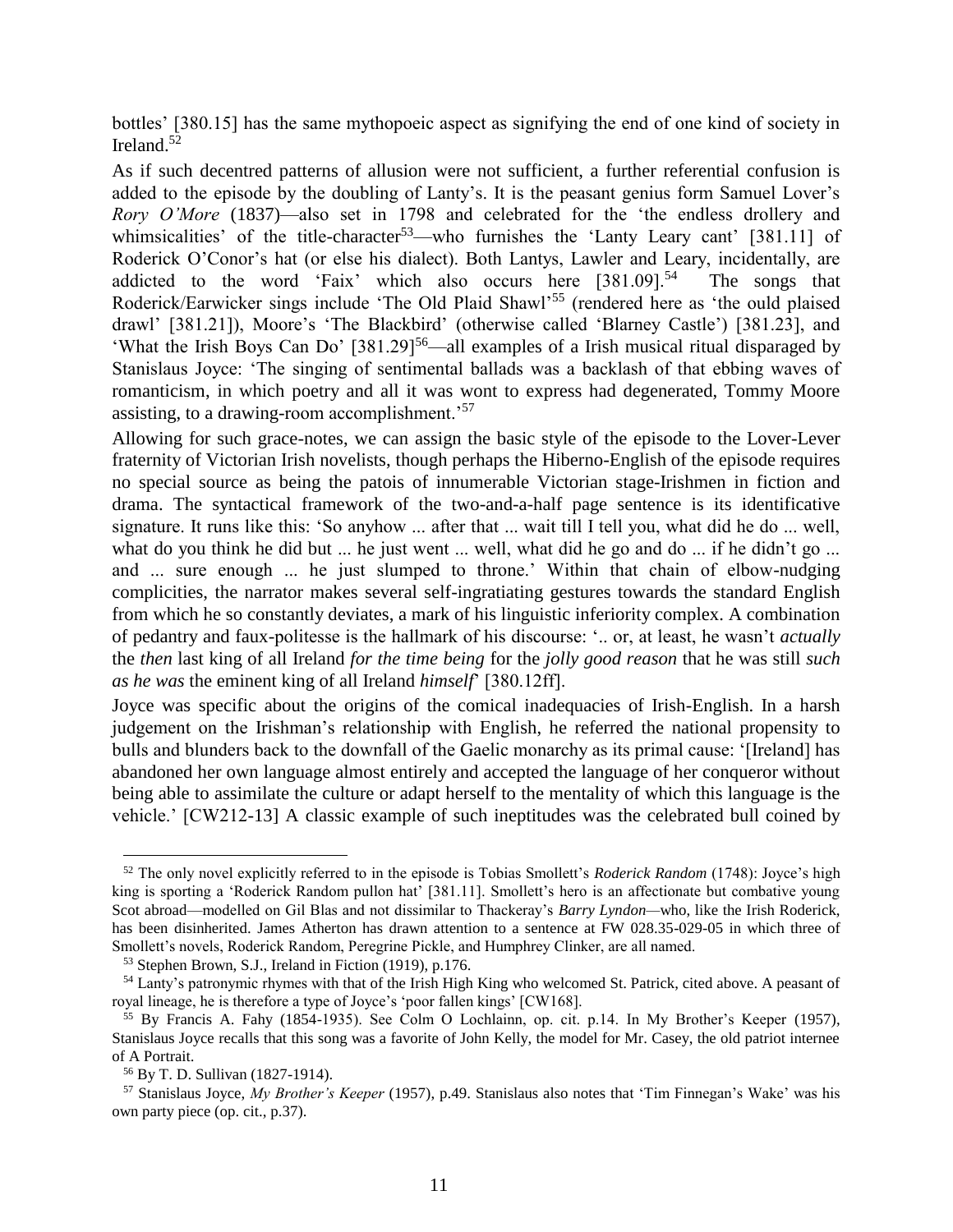Sir Boyle Roche, made famous by Sir Jonah Barrington: 'Why should we do anything for posterity? What has posterity done for us?'<sup>58</sup> Joyce's own version of it in the 'Roderick' episode is happily in tune with the Wakean logic of recurrent resurrections: 'all set for restart ... like his ancestors to this day after him' [382.15]. Such risible locutions have been a focus of the discussion of the Irish character in life and literature from Richard and Maria Edgeworth's *Essay on Irish Bulls*  $(1802)^{59}$ —in which the Roche example is actually quoted—to P. W. Joyce's *English As We Speak It in Ireland* (1918). The Edgeworths set out to vindicate the Irish habit of illogicality as an incipient form of genius while P. W. Joyce ascribed apparent solecisms to the process of translation. Throughout the nineteenth century the tide of dialect novels, written both to ridicule and valorise the Irish dialectics of English—and often paradoxically to do both—had swelled to flood proportions.

Kingship as embodied by the Tara Monarchy is the central theme of the 1923 draft, but in the 1938 revision Joyce emphasis-ed another aspect of his socio-political critique of Ireland: democracy—or the lack of it. In his *Notes Towards A Definition of Culture*, T. S. Eliot wrote that 'the Flight of the Wild Geese is perhaps a symbol of the harm that England has done to Ireland more serious ... than the massacres of Cromwell, or any of the grievances which the Irish most gladly recall.'<sup>60</sup> The departure into exile of the Irish aristocracy (in 1603, 1650, and again in 1690) was in his view an instance of the mangling of a culture which occurs 'when a dominant class, however badly it serves its function, is forcibly removed.' It is tempting to imagine that Joyce too thought the political decapitation of Ireland was responsible for its woes. The point should be noted however that, in the 'Roderick' episode, the king shows himself brutally disdainful of his various historical guests: 'all the notmuchers that he did not care the royal spit out of his ostensible mouth about' [381.07]. 'Ostensible mouth' may be taken as meaning his 'royal Irish arse'—a favorite expression of Simon Dedalus.<sup>61</sup>

Joyce regarded the Irish mentality as hopelessly habituated to an aristocratic world-view. Worse than that, he believed that the Catholic Church had assumed the role of the erstwhile Gaelic nobility of Ireland, telling Arthur Power: 'we are becoming a bourgeois nation, with the Church supplying our aristocracy ... I do not see much hope for us intellectually.<sup>'62</sup> This grievance, which he earnestly felt in his own person as an artist—and Stephen's resentment against the priest who catches Emma's ear in *A Portrait* suggests that he thought himself better suited to the eugenic role of a national upper class<sup>63</sup>—is an adjunct of his sense that the development of the country was arrested at a crucial point on the march towards modern social culture. His sense that his

<sup>58</sup> Recounted in Sir Jonah Barrington, *Personal Sketches* (1827), and thence in Harry Boylan's entry on Roche in *A Dictionary of Irish Biography* (1988). Another version of the blunder is attributed to Addison's Sir Roger de Coverley in the *Oxford Dictionary of Quotations*: 'We are always doing something for posterity, but I would fain see Posterity do something for us.'

<sup>59</sup> In his journeyman collection of *Modern Irish Anecdotes* (Routledge [1875], new edn. Gill 1913), Patrick Kennedy adverts comically to the fact that the Yorkshire Agricultuarl Society purchased copies of Richard Lovell Edgeworth's *Essay on Irish Bulls* (1802) under a misapprehension about its subject-matter (p. 175). In the 'Oxen of the Sun' chapter of Ulysses, Joyce made similar hay with the Papal Bull Laudabiliter.

<sup>60</sup> T. S. Eliot, *Notes Towards the Definition of Culture* (1948), p.146.

<sup>&</sup>lt;sup>61</sup> I am indebted to Professor Richard Wall of Calgary University for this suggestion.

<sup>62</sup> Arthur Power, *Conversations with James Joyce* (1974), p.65.

 $63$  'How could he hit their conscience or how cast his shadow over the imaginations of their daughters, before their squires begat upon them, that they might breed a race less ignoble than their own?' [AP221]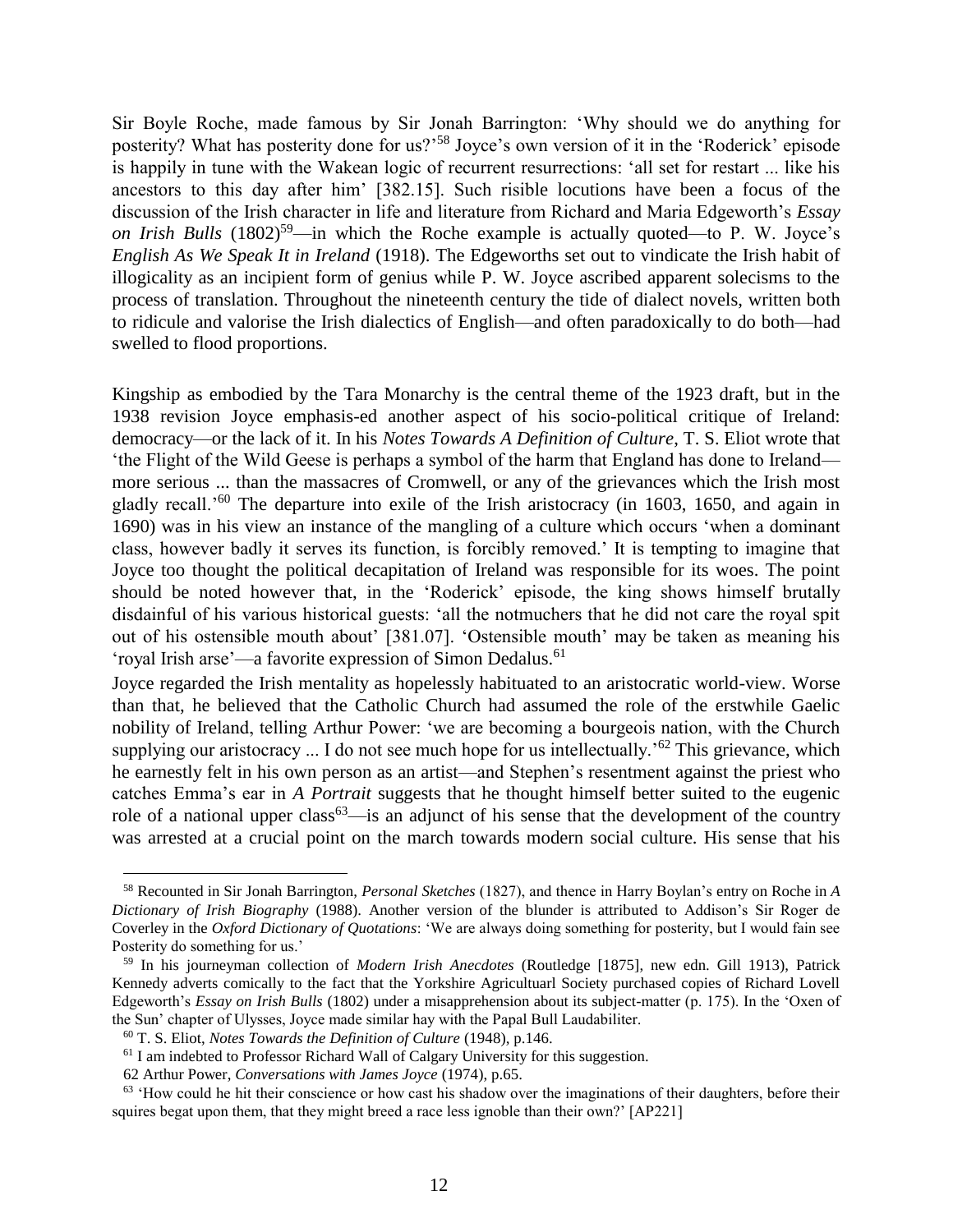own art was a necessary stage in the development of the country is epitomised in the famous letters to Grant Richards of May-June 1906: 'I seriously believe that you will retard the course of civilization in Ireland by preventing the Irish people from having one good look at themselves in my nicely-polished looking-glass' [SL90]. If Ireland is to have an aristocracy it ought be an artistic aristocracy, and it was natural for him to see his own exile as a latter-day version of the Flight of the Wild Geese, calling it 'a wildgoup's chase across the kathartic ocean' [185.10] in the 'Shem' chapter of the *Wake*.

In 'Ireland, Isle of Saints and Sages' (1907), he sketched the sorry remnant of the Gaelic aristocracy as follows: 'Descendants of the ancient kings ... are seen in the halls of the courts of justice, with wig and affidavits, invoking the laws that have suppressed their royal titles. Poor fallen kings, recognisable even in their decline as impractical Irishmen.' [CW168].<sup>64</sup> This was an illustration of his argument that Ireland had failed to establish a self-respecting consensual polity based on the example of her neighbour:

The wave of democracy that shook England at the time of Simon de Montfort, founder of the House of Commons, and later, at the time of Cromwell's Protectorate, was spent when it reached the shores of Ireland; so that now Ireland (a country destined by God to be the everlasting caricature of the serious world) is an aristocratic country without an aristocracy [CW168].

The trouble with the Ireland, therefore, was not the absence of a native dynasty, but its failure to develop the harmonious and rational community which is historically synonymous with the rise of the middle classes.<sup>65</sup> The absence of an independent middle-class had been the theme of several writers—Irish and English—in the Victorian period. (David Lodge has suggested that the Irish Catholic middle class was not so much small as economically insecure and therefore continually shifting.)<sup>66</sup> In the 1840s, Samuel Lover had lamented that there were too few of the middle rank to constitute the 'cementing portions of society,'<sup>67</sup> while William Makepeace Thackeray had considered that the emergence of a decently large middle class would be more beneficial than any legislation.<sup>68</sup> The normal political forum for such a class is a parliament, and it is this forum which Joyce evokes in the opening line of the revised version of the 'Roderick' episode:

So anyhow, melumps and mumpos of the hoose uncommons, after that to wind up that longtobechronickled gettogether thanksbetogiving day at Glenfinnisk-en-la-Valle, the anniversary of our finst homy commulion

<sup>64</sup> The actual descendants of Ruaidhrí O Conor include notably Charles O'Conor (1710-1791) and his grandson Charles O'Conor (1764-1828), antiquarians and writers for Catholic Emancipation, and Charles O'Conor, 'the O'Conor Don'. See Harry Boylan, *Dictionary of Irish Biography* (1988).

<sup>65</sup> Maurice Merleau-Ponty stated the relationship between a social consensus and a rationalism climate in philosophy strikingly in his *Phenomenology of Perception*: 'Human society is not a community of reasonable minds, and only in fortunate countries where a biological and economic balance has locally and temporarily been struck has such a conception been possible. The experience of chaos, both on the speculative and the other level, prompts us to see rationalism in a historical perspective which it sets itself on principle to avoid.' (Op cit., trans. Colin Smith, 1962, p.56.)

<sup>66</sup> Yeats Summer School Address, 1991.

<sup>67</sup> Samuel Lover, quoted from Rory O'More (1837) in Barry Sloan, *Pioneers of Anglo-Irish Fiction*, 1986, p.185-6.

<sup>68</sup> 'Too independent to be bullied by priest or squire—having their interest in quiet, and alike indisposed to servility or rebellion; may not as much be hoped from the gradual formation of such a class as from any legislative meddling? It is the want of a middle class that has rendered the squire so arrogant, and the clerical or political demagogue so powerful.' William Makepeace Thackeray, *Irish Sketchbook* ([1843]; rep. Blackstaff 1985), p.365.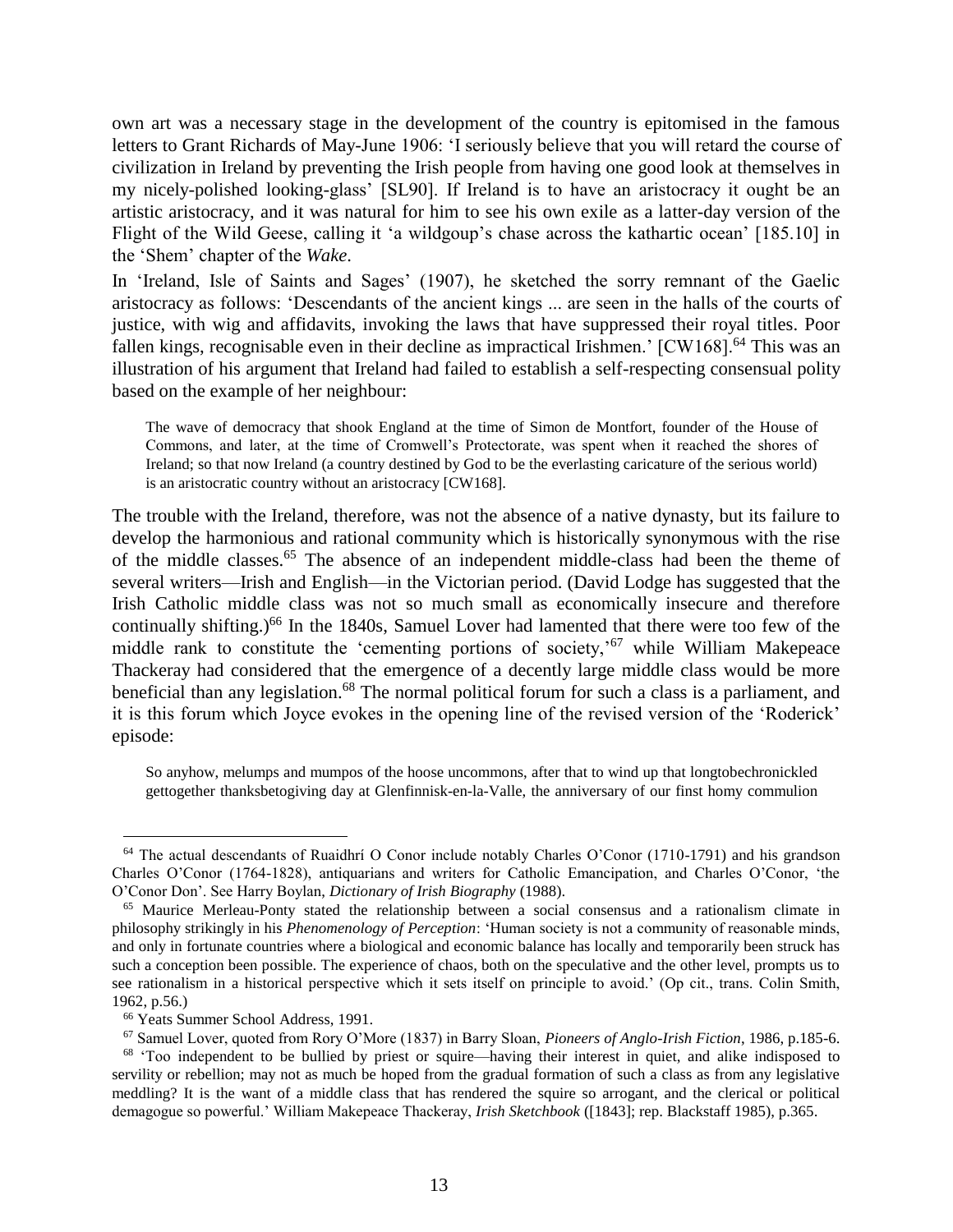after that same barbecue beanfeast was all over poor old hospitable corn and eggfactor King Roderick O'Conor [gave a] socalled last supper [380.07-15]

This passage specifies the House of Commons in an ambivalent aspect—'our hoose *un*commons' denotes a lack. Such a lack may be referred for historical cause to the Act of Union which ended the separate Irish legislature in 1801, or—further back—to the the destruction of the Gaelic State.<sup>69</sup> In any event, it answers Bloom's wry comment when he calls United Ireland 'a by no means appropriate appellative' [U576] in the awkward jargon of the 'Eumaeus' chapter. The question of national assemblies is treated extensively in a passage of Book 1.i [054.07-21] which lists the words for *parliament* in several countries, including Russian *Sobranje*, Norwegian *Storthing*, Tsarist *Duma*, and Italian 'casaconcordia' [054.10]<sup>70</sup>, ending a remarkable spate of polylingualism worthy of the League of Nations with a Hiberno-Danish 'thank you'—'Gomagh, thak' [054.21]. In Trieste, Joyce wrote to his brother: 'I hate this Catholic country [the Austrian Enpire] with its hundred races and thousand languages governed by a parliament which can contract no business and sits for a week at the most and by the most physically corrupt royal house in Europe.' [SL49] Such polylingualism, Joyce suggests, is an essentially debilitating feature of the Irish historical experience also; and it was natural for him, in that frame of mind, to wonder if St. Patrick possessed the necessary linguistic skills on arriving in Ireland: hence hence the question: 'A'Cothraige, thinkinthou gaily?'  $[054.14]^{71}$ —in Irish, 'an tuigeann tú Gaedhilge?' ('do you understand Irish?).

Irish-Ireland propagandists such as Darrell Figgis thought that the ancient councils of the tribal stateships as practised under the Gaelic Pentarchy would provide the appropriate model for a new Irish democracy. The hallmark of that system of government was that the four provinces of Ireland gave cognisance to the nominal headship of a central fifth, situated at Tara. Figgis considered that system of federalised power 'as wise a balance as any nation has yet found between a centralised and a decentralised system.'<sup>72</sup> Whether or not Joyce was aware of this strand of the constitution-framing debate within the Independence Movement, he built the fivefold system of the ancient Irish State into the ground-plan of *Finnegans Wake*. Of this there is just a hint in the 'Roderick' episode, where the geo-political bearings of monarchial Ireland are taken when Roderick/Earwicker comes 'acrash' on 'the very boxst of all his composs' [382.19].

The passages where Joyce invoked it most fully actually lie beyond the bounds of the First Fragment in the 'Nightlessons' (2.ii) and 'Yawn' (3.iii) chapters. The 'Yawn' episode is an archaeological and psycho-analytical séance concerning the hidden identity of a recumbant giant stretched out in a mesmeric trance on 'knoll Asnoch' [476.06]. This is the Hill of Uisneach, the site of a standing stone and circle associated with druidic culture, described famously by Giraldus Cambrensis as the *umbilicus* or navel of Ireland,<sup>73</sup> and known as the Stone of Divisions. In

Perhaps Joyce meant to hint at Lords Castlereagh and Clare, the architects of the Union, in the phrase 'Cashelmagh crooner and lerking Clare air' [381.21]. 'Cashelmagh' also includes the twin sees of Ireland, Cashel and Armagh.

<sup>70</sup> The earlier version said simply 'House of Parliament'. See David Hayman, *A First Draft Version of Finnegans Wake* (1962).

<sup>71</sup> Cothraige was St. Patrick's name when first a slave in Ireland. See Roland McHugh, *Annotations to Finnegans Wake* (1980).

<sup>72</sup> Darrell Figgis, *The Gaelic State* (1917), p.35.

<sup>73</sup> 'Umbilicus Hiberniae dicitur, quasi in medio et meditullio terrae positus.' Quoted by Mac Cana, 'Early Irish Ideology and the Concept of Unity,' in Richard Kearney, ed., *The Irish Mind* (1985), p.68.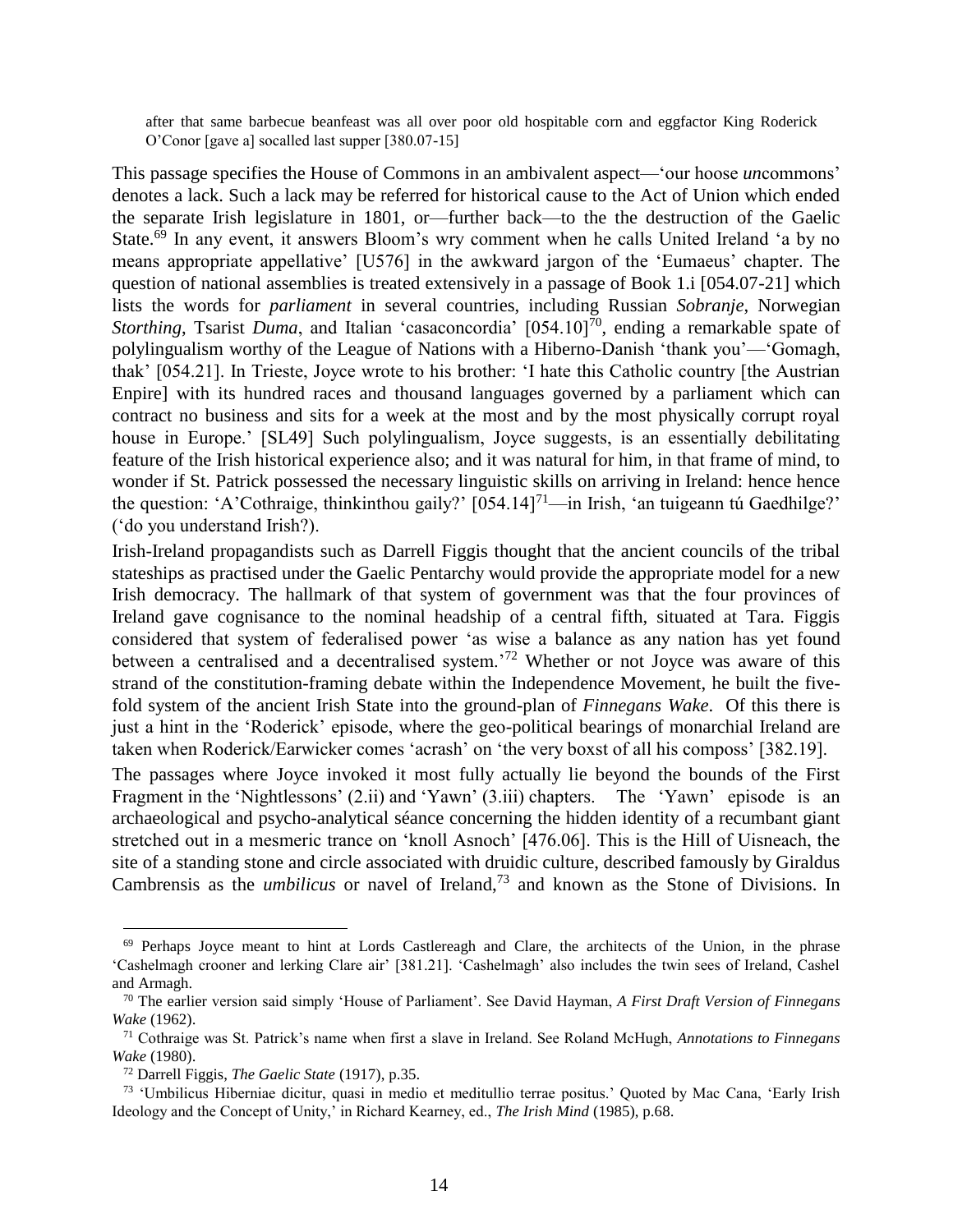Gaelic mythology and statecraft, it functions in tandem with Tara since the kings of Connaught took possession in turn of Uisneach and the Leinster seat of kingship in Meath. At Tara stands Lia Fáil, the phallic symbol of Irish Monarchy and a monolith correspondent with the Stone of Divisions.<sup>74</sup> In the 'Haveth Childers Everywhere' episode of the *Wake* (532-554), Joyce identifies the 'longstone erectheion of our allfirst manhere' [539.03] as 'Roderick's ... mostmonolith' [539.01], tying it in with the First Fragment. In 'Yawn', he plots its location accurately as lying 'along the amber way where Brosna's furzy' [474.21] up on 'the esker ridge [in] 'Mallinger parish' [475.22], all topographical features of Co. Westmeath where the 'Cat Rock' or Stone of Divisions can still be see.<sup>75</sup> Further specifications about Yawn's bodily disposition make it plain that he is occupying the pentarchal landscape described in ancient Irish histories. Thus we are told that 'one half of him [is] in Conn's half but the whole of him [is] nevertheless in Owenmore's five quarters' [475.06], respectively Connaught and Ulster, the dominant kingdoms of heroic Ireland. In this spreadeagle state, he is indeed 'a class of a crossroads puzzler' [475.04], the answer to which may readily be found in the scholarly works such as Eoin MacNeill's chapter on 'The Five Fifths of Ireland' in *Phases of Irish History* from which Joyce may have derived the raw historical data.<sup>76</sup> A more recent account of the Pentarchy has been given by Prionsias MacCana in his 'Celtic Concept of Unity'.<sup>77</sup> What is surprising is the sureness of touch with which Joyce grasped the symbolic and imaginative aspects of the Pentarchal system, a view of it not explicitly attested by Celtic scholars until Rees and Rees discovered its affinities with other examples of a widely diffused cosmographical tradition in *Celtic Heritage* (1961), though MacNeill's researches showed the way.<sup>78</sup>

Just when the centralist symbolism of Ireland began its nurture in Joyce's imagination it is hard to say, but there is some evidence that he was already meditating the theme when still a student. It was not surprising in the climate of the Irish Literary Revival that he should have sought to ground his artistic claims to the possession of a monopoly of national truth in the mythic topography of Ireland, which was being so comprehensively gazetted by the Gaelic nationalists of the day.<sup>79</sup> When, in his college paper on 'Art and Life,'<sup>80</sup> Stephen defines the poet as 'the intense centre of the life of his age to which he stands in a relation than which none can be more vital' and therewith a 'poetic phenomenon signalled in the heavens' [SH75], he strikes a note more redolent of ancient Irish astronomer-priests than modern men of letters, excepting perhaps

<sup>74</sup> The actual Lia Fáil, absent from Tara, is believed to be the Scone Stone at Westminster. Seán O Ríordáin clarifies: '… the stone over the '98 grave is taken to be the Lia Fáil—notwithstanding the late story in Keating of its transfer to Scotland.' See O Ríordáin, *Tara: The Monuments on the Hill* (1954), p.14.

<sup>75</sup> Leo Daly, 'A View from the Hill,' in *Ireland of the Welcomes* (March-April 1978), p.30.

<sup>76</sup> Eoin MacNeill, *Phases of Irish History* (1919, rep. 1970), Chap. IV. MacNeill's book was not part of Joyce's library as listed in Richard Ellmann's appendix to *The Consciousness of Joyce* (1977). The Pentarchy is mentioned in the 11th ed. Encyclopaedia Brittanica article on 'Ireland—History', but the two-Munsters theory is favoured over the central fifth.

<sup>77</sup> See Mac Cana, 'Early Irish Ideology and the Concept of Unity,' in Richard Kearney, ed., *The Irish Mind* (1985), especially pp. 67-70.

 $78$  MacNeill's contribution to the excavation of our knowledge about political system of Irish stateships is celebrated in Stephen Gwynn's homage to his 'divining power [which] has given intelligible reality to what was least comprehensible.' See Gwynn, *Irish Literature and Drama* (1936), p.181.

<sup>79</sup> The most popular of many nationalist itineraries was William Bulfin's *Rambles in Eirinn* (1907), which pauses at both Tara and Uisneach.

<sup>80</sup> An amalgam of Joyce's own college papers, 'Drama and Life' (1900) and 'James Clarence Mangan' (1902). See Ellsworth Mason and Richard Ellmann, eds., *Critical Writings of James Joyce* (1959), pp. 38-46 and 73-83.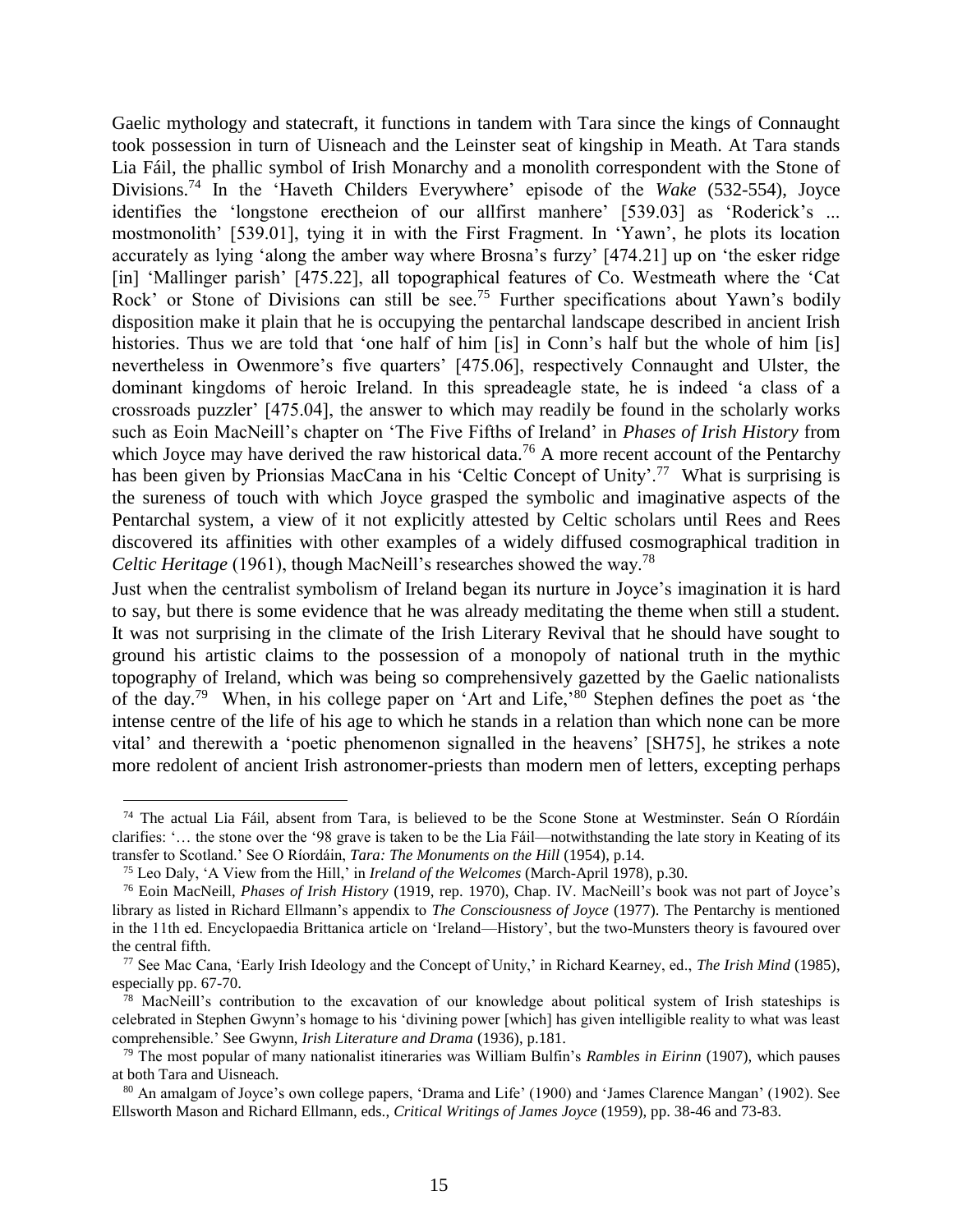the most heroically Carlylean. Later in *Stephen Hero*, he takes positive steps to effect his own ordination in the rites of the Gaelic Irish bards and *filí* by arrogating the privileges associated with druidic Uisneach to himself. The occasion in question is the visit to Mullingar, a journey made by Joyce in 1902.

The episode is handled as if a neophyte were approaching the place of initiation, or an Athenian making pilgrimage to Delphos. In it, an angular attempt is made to translocate the symbolic centre of Ireland from the midlands to the capital, or—more precisely—from Uisneach to Broadstone Station: 'From the Broadstone to Mullingar is a journey of some fifty miles ..'  $[SH209]$ <sup>81</sup>. The air of uneasy self-importance which attaches to Stephen derives from the awkward transition between naturalistic and symbolic modes of composition. It is responsible for some of Joyce's worst prose: 'This fifty mile journey is made by the train in about two hours and you are therefore to conceive Stephen Daedalus packed in the corner of a third-class carriage ..' [SH209]. For such stagey leadenness the only excuse is that something momentous is being traced as Stephen's epiphanic journey towards the Irish omphalos.<sup>82</sup> Unfortunately the full extent of Joyce's imaginative strategy in the Mullingar episode can never be known due to missing portions of the manuscript; yet where the text resumes the first words are '.. of Lough Owel' [SH209], a reference to the adjacent stretch of water which suggests that a visit to the Hill of Uisneach has just been made. Dr. Garvin has argued that Joyce acquired his ash-plant there—the 'augur's rod' [U676] which he sports in *Ulysses*—as a symbol of his new identity and powers.<sup>83</sup>

According to historical tradition, the site of the Hill of Uisneach was a ritual meeting place long before Tuathal Teachtmhair, backed by the Fianna Eireann which he founded, made it the focus of a Connaught hegemony in about a.d.  $150^{84}$  Like other megalithic monuments in Ireland, the standing stone and circle are of a pre-Celtic origin, as so also may be the division of the country into the 'fifths' or *cuigí* (*provinces*) associated with it.<sup>85</sup> The concept of harmonious yet independent kingdoms was old by the time that Tuathal—called 'the Arriver'—hived off parts of the five contemporary kingdoms of Ireland to create a domestic kingdom for himself at Uisneach.<sup>86</sup> Later, the expropriation of Tara from the Leinstermen at the close of the third century by Cormac (a lineal descendent of Tuathal), together with the inauguration of the Tara dynasty, seems to have spelt the end of the equable Pentarchy as a practical dimension of Irish politics.<sup>87</sup> According to D. A. Binchy, the Tara high-kingship was never really more than a spurious political reality, superimposed on the conceptual unity of the country established in far

<sup>&</sup>lt;sup>81</sup> I am grateful to my friend John Devitt for the information that Broadstone Station was in fact known as 'the Broadstone' in North Dublin while still function as a railway station. (It is now a depot.)

<sup>&</sup>lt;sup>82</sup> Stephen's reflections on the omphaloskepsis in 'Proteus' [U46] are occasioned by Buck Mulligan's designating their provisional home at Sandycove as the 'omphalos' for a 'new paganism' in modern Ireland [U7]. The original form of the motif can be found under 'Gogarty' in the Trieste Notebook: 'The Omphalos was to be the temple of a neopaganism.' See Robert Scholes, ed., *The Workshop of Daedalus* (1965), p.97.

<sup>83</sup> John Garvin, *James Joyce's Disunited Kingdom* (1976), p.29.

<sup>84</sup> The classical source for this information is Geoffrey Keating's *Foras Feasa ar Eirinn*, written in 1629-31 and known in translation as the 'History of Ireland'. Modern editions are by David Comyn, Vol. 1 (1902), and Patrick Dinneen, Vols. 2 & 3 (1908).

<sup>&</sup>lt;sup>85</sup> Mac Cana explains: 'The word for province in Irish is cúigeadh, Old Irish cóiced, literally a fifth. See 'Early Irish Ideology and the Concept of Unity,' in Richard Kearney, ed., *The Irish Mind* (1985), p, 67-8.

<sup>86</sup> Eoin MacNeill, *Phases of Irish History* (1919, rep. 1970), p.103.

<sup>87</sup> 'The reign of Cormac is regarded in our earliest histories as an epoch in Irish history ... because it marked the end of the Pentarchy and the rise of the Monarchy seated at Tara.' Eoin MacNeill, *Phases of Irish History* (1919, rep. 1970), p.124.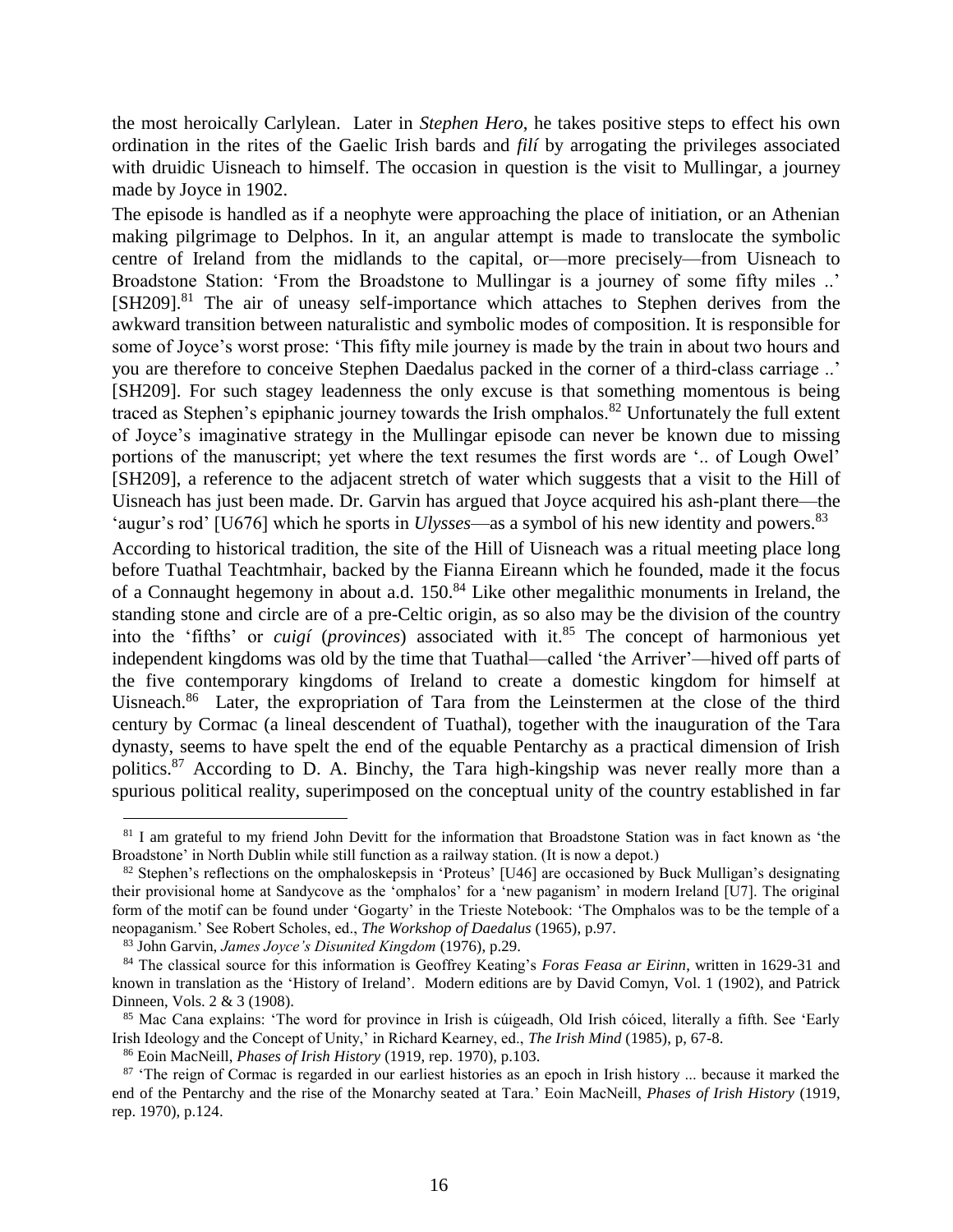earlier times;<sup>88</sup> nevertheless, it produced the traditional association of Tara with Uisneach as twin-sites of Irish centralism in the historical tradition, conjoining to some extent political and cosmological centres of the Gaelic island. In the narrative of a late sixth century text which spuriously ascribes the origin of the Stone of Divisions to one Fintan in about a.d. 560, Uisneach and Tara are described as the lying in Ireland like the 'two kidneys of a beast.'<sup>89</sup> It is this bipolar tradition which accounts for the alternation of Joyce's *schema* between the 'tarahan dynasty' [380.21] and 'knoll Asnoch' [476.06] in the *Wake*.

The division of Ireland into provincial kingships bonded by a central monarchy is, in Eoin MacNeill's words, 'the oldest certain fact in the political history of Ireland.'<sup>90</sup> The continuing veneration of both Tara and Uisneach up to comparatively modern times is indicated by the fact that the Hill of a Monster Meeting of 1842, where Daniel O'Connell was 'crowned' by his supporters, while—as Leo Daly reports<sup>91</sup>—'only yesterday ... it was felt that any politician who had not spoken from the Hill of Uisneach had not been heard by the people of Ireland.' In his influential remarks on the Fifth Province, which first appeared in the *The Crane Bag*<sup>92</sup> and was espoused in the early 'eighties by the Field Day Directors, Prionsias MacCana has written: 'The pattern of a central province enclosed by four others representing the cardinal points cannot be explained otherwise than as a historical reflex of an ancient cosmographic schema, and one which has striking analogies in several of the "great traditions" of the world.<sup>'93</sup> In conclusion, he attaches to this ancient symbolism a talismanic significance for modern times as representing a lost taxonomy without which Ireland is in some sense not herself:

.. the atrophy of the archetypal symbolism of the centre and the cosmographic vision of totality of which it is a part signifies the collapse of a subtle equilibrium between the cohesion and political segmentation that was, it would seem, already old when the Celtic peoples were born. This perhaps more than any other single event or innovation marks the end of traditional Irish society and—from the ideological point of view—the reversion from order to chaos.<sup>94</sup>

Here the Pentarchy is made to serve, not as a political model for a new Irish state as in Darrell Figgis, but as a measure of the reduction of a culturally ordered world to the disrupted condition which is felt to be intrinsically the condition of modern Irish life. The cultural historian is here entering imaginatively into the spirit of the mythology he describes, and in so doing he demonstrates the fact that the quest for a centre—albeit in chastely non-political terms—is still part of the imaginative agenda in Ireland.

<sup>88</sup> Cited by MacCana, 'Early Irish Ideology and the Concept of Unity,' in Richard Kearney, ed., *The Irish Mind*  (1985), p.67.

<sup>89</sup> Leo Daly, 'A View from the Hill,' in *Ireland of the Welcomes* (March-April 1978), p.30.

<sup>90</sup> Eoin MacNeill, *Phases of Irish History* (1917), p.101. Cf., '[t]he details of tradition, upon examination, indicate that the Pentarchy preceded the Monarchy and lasted for a long time, long enough to become the chief outstanding fact in tradition as regards the internal political state of Ireland in the early Celtic period.' Op. cit., p.102.

<sup>91</sup> Leo Daly, 'A View from the Hill,' in *Ireland of the Welcomes* (March-April 1978), p.30.

<sup>&</sup>lt;sup>92</sup> Prionsias MacCana, 'Notes on the Early Irish Concept of Unity,' in Patrick Hederman and Richard Kearney, eds., *The Crane Bag*, Vol II, Nos. 1 & 2 (1978); also *The Crane Bag*, 1977-81 (1982), pp.205-19. The article in Kearney, op. cit., is an expansion of this piece.

 $93$  The phrase is quoted from Rees and Rees, who continue: 'Evidence ... could be quoted from many other parts of the world, leaving us in no doubt as to the cosmological significance of the four and the central fifth of Ireland.' See *Celtic Heritage* (1961), p.148.

<sup>94</sup> MacCana, in Kearney, ed., *The Irish Mind* (1985), p.78.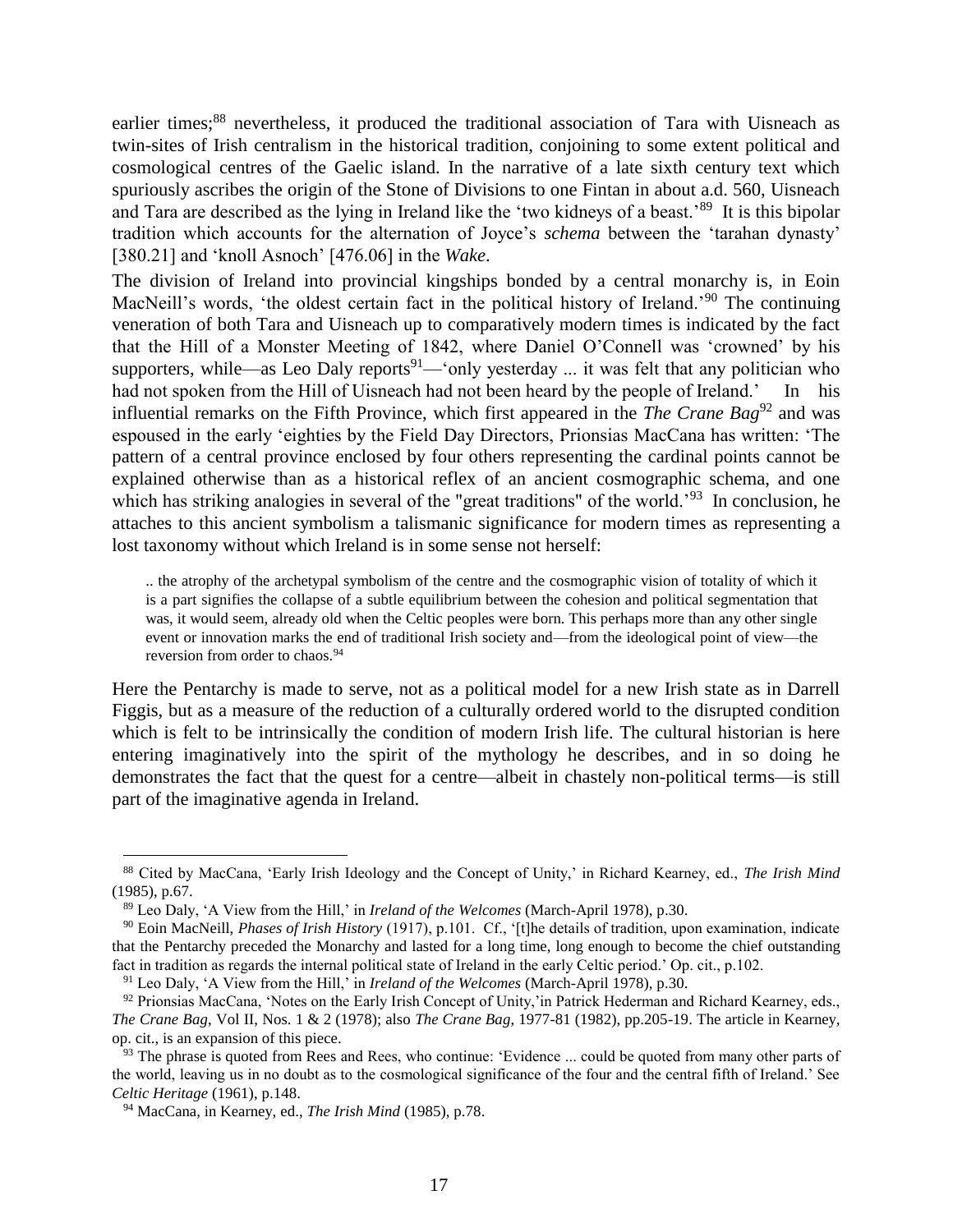In Joyce, a comparable preoccupation with the historical legacy of the decentred Irish universe lies at the bottom of the whole design of *Finnegans Wake*, which—in crucial paradox—he calls the 'chaosmos of Alle'  $[118.21]$ <sup>95</sup> The concept of Gaelic the Pentarchy with which he attempts to trace the *cosmos* in that *chaos* (and vice versa) plays a major part in the hermeneutics of the *Wake*, perhaps amounting to nothing less than the 'allriddle of it' [274.02] under the form of 'the Five Positions'—or rather, under the aegis of 'Dathy of the Five Positions' [274.02-06], a historical figure who was, as the *Annotations* tell us<sup>96</sup>, the last pagan king of Ireland, killed by lightning while crossing the Alps, and therefore a personage of some interest to James Joyce.<sup>97</sup>

Joyce exploited the symbolism of the Irish Pentarchy in his own distinctive way, characteristically aligning it with the male-female axis which dominates the cosmological symbolism of *Finnegans Wake*. He re-mythologized the concept of cultural and political union associated with the *cuigí* by embodying 'the fiveful moment' [396.27] in the sexual act between Tristram and Iseult in the *Wake*'s 'Mamalujo' chapter which immediately follows 'Roderick' in the *Wake*. The four Gospellers who spy on them in that chapter are equated throughout the book with the four provinces of Ireland, each with the appropriate accent,  $98$  but also as the Four Masters of the *Annals*.<sup>99</sup> With the ass that always attends them their number is amplified to five,<sup>100</sup> and hence they are called 'the five fourmasters'  $[394.17]$ —a numerology which conveniently matches the arrangement of Irish provinces in four quarters with a central fifth. What they witness is a union of opposites, as much metaphysical as sexual, which answers warmly to an old aesthetic fancy of Stephen Daedalus when 'he toyed ... with a theory of dualism which would symbolize the twin eternites of spirit and nature in the twin eternities of male and female.' [SH188] The erotic conjugation of the sexes, when 'quick as greased pigskin, Amoricas Champius, with one aragan throust, drove the massive of virilvigtoury flshpst ... rightjingbangshot into the goal of her gullet' [395.36], brings about an *ekstasis* with strongly pantheistical overtones: 'the allimmanence of that which is Itself Alone ... exteriorises on this ourherenow plane in *disunited* solod [with] intuitions of *reunited* selfdom in the higherdimissional selfless Allself' [394.33-395.02]. And if this moment of interfusion between spiritual and material dimensions of being is sexual on the one hand, it is political on the other: for 'fiveful moment' is the code of the Gaelic Pentarchy. it is also—and above all—purely

<sup>95</sup> *The Decentered Universe* (1974) is the title of a structuralist study of *Finnegans Wake* by Margot Norris.

<sup>96</sup> Roland McHugh, *Annotations to Finnegans Wake* (1980).

<sup>97</sup> See Roland McHugh, *Annotations for Finnegans Wake* (1980). This character is not of course so much a major personification of HCE as a irresistable trouvaille.

<sup>98</sup> See pp. 140-41 in the 'Questions' chapter of *Finnegans Wake*, where Matthew, Mark, Luke, and John are identified with Belfast, Cork, Dublin, and Galway respectively. See also Adaline Glasheen, *A Third Census of Finnegans Wake* (1977), under 'Provinces'.

<sup>99</sup> *The Annals of the Four Masters* (*Annales Rioghachta Eireann*) were compiled by Michéal O Cléirigh and three companions who returned to Ireland in 1632 to rescue material threatened in the sequel of the Flight of the Wild Geese after the Battle of Kinsale. Editions in translation were produced by Owen Connellan (1846) and John O'Donovan (1856).

<sup>100 &#</sup>x27;.. but I, poor ass, am but as their fourpart tinckler's donkey' [405.06]. Adaline Glasheen comments: 'When the old men are the Four Provinces of Ireland ... the Ass is Midhi or Meath, which is "the missing fifth" of Ireland.' See *Third Census of Finnegans Wake* (1979), p.18. He is generally thought to be the narrator of 3.i. A further commentary on the Irish connections of the ass can be found in John Garvin, *James Joyce's Disunited Kingdom*  (1976), pp. 202-04.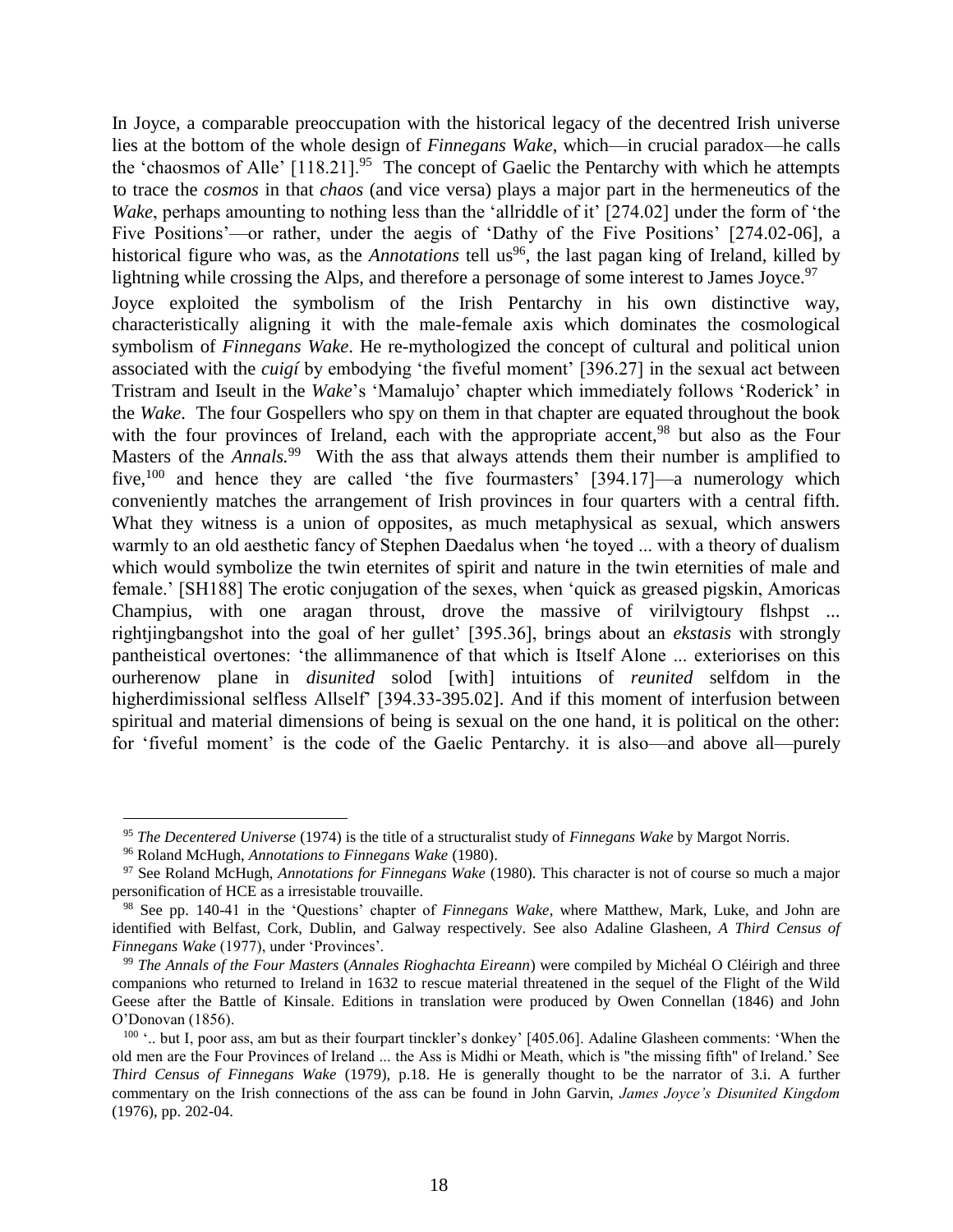Joycean, and hence his willingness to enscribed his own signature on this symbol of Irish reunion: 'with a queeleetlecree of *joysis crisis* she renulited their disunited' [395.32].<sup>101</sup>

In Work in Progress, Joyce's structural problem was to merge the fivefold cosmography of Ireland with the sexual ontology of the *Wake*. This he did primarily in the diagram, or wombchart at FW 293, which also serves as maps of central Dublin (the Parnell Monument and the Rotunda Hospital), and more broadly of Ireland, as centred on Dublin city. Directly beneath the diagram is a 'Mearingstone' [293.14] and nearby is mentioned Lough Ennel ('enn all' [293.15]), the Co. Westmeath lake. The Mearingstone here represents both Parnell's phallic obelisk and the Stone of Divisions (Aill na Míreann) at Uisneach in the Druidic heart of Ireland. This is the 'monolith' and 'erectheion' [539.01-02] associated with Roderick. The symbolic function of that standing stone is described in a Middle Irish text, 'The Disposition of the Manor at Tara', which states, according to MacCana, that 'a pillarstone with five ridges on it, one for each of the five provinces, was erected at Uisneach, the central province being known as Mide [or] *Middle*.'<sup>102</sup> In the naughtier diagram of ALP's 'muddy old triagonal delta' [297.24] drawn by Shem for Shaun's edification in 'Nightlessons' (2.ii), two orbits intersect in the common area of her pudenda. These are the cyclic itineraries of the Wakean males, Shem and Shaun, emerging, separating, and 'reamalgamerging' in 'our eternal geomater' [297.01]—alternately our 'Geamatron' [257.05], the 'Mother of us all' [299.02]. No wonder that 'we all love our anmal matter' [294.F5]. On the lower edge of the diagram is HCE, the intruding male, whose generative act sets the cycle of antagonisms in motion.<sup>103</sup> On the East-West axis of the diagram, Shaun and Shem are plotted respectively in the Irish midlands and on 'Lambday' to form the line AL [294.04]. By this arrangement, the artist Shem is rendered extraterritorial, like the Vikings of Lambay Island<sup>104</sup>, while the citizen Shaun stays at Uisneach—hence the spelling '*Asnoch*' at 476.06—in the Gaelic heartland. These are the warring brothers in all human conflicts of 'wills gens wonts' [004.01], though in the last analysis their identities continually 'dunloop into eath the ocher.' [295.32] as the diagram and Irish history—in Joyce's version—neatly show.<sup>105</sup>

In such ways, Joyce tries to show that the reality of Ireland is conglomerate, that the modern Irish 'entity' is essentially plural, and that no part is conceivable—literally—without the other. About modern political problems on the island he had of course no practical suggestions, except to note that the cost of the fall of Charles Stewart Parnell was a 'price partitional' [264.22].<sup>106</sup> In private life, he objected to the use of the whole of Ireland on the New State stamp. 'Ireland's split little pea' [171.04] was for him primarily the pre-Independence complex of interdependent provinces

<sup>&</sup>lt;sup>101</sup> Italics mine.

<sup>102</sup> Mac Cana, 'Early Irish Ideology and the Concept of Unity,' in Richard Kearney, ed., *The Irish Mind* (1985), p.68.

<sup>&</sup>lt;sup>103</sup> Another view of the contentious relationship of Shem and Shaun as twins, orbiting in the womb of ALP, is given in the fable of Burrus and Caseous in Shaun's professorial disquisition on the 'climactogram' [165.23]—itself a redaction of the sexual graffiti at FW293.

<sup>104</sup> The connection of the Vikings with Lambay is cited in D. A. Chart's *Story of Dublin* (1907), p.27. Historical information from Chart's book is embodied in episodes of *Ulysses*.

<sup>105</sup> See also the dialogue of 'Jute and Mutt' in *Finnegans Wake*, 1.i, where Viking and Gael 'excheck a few strong verbs weak oach eacher' [016.08].

<sup>106</sup> Parnell is supposed to have said, 'Be sure to get my price,' a sentiment echoed in the *Wake* by Issy: 'When you sell get my price!' [500.30]. See Roland McHugh, *Annotations to Finnegans Wake* (1980).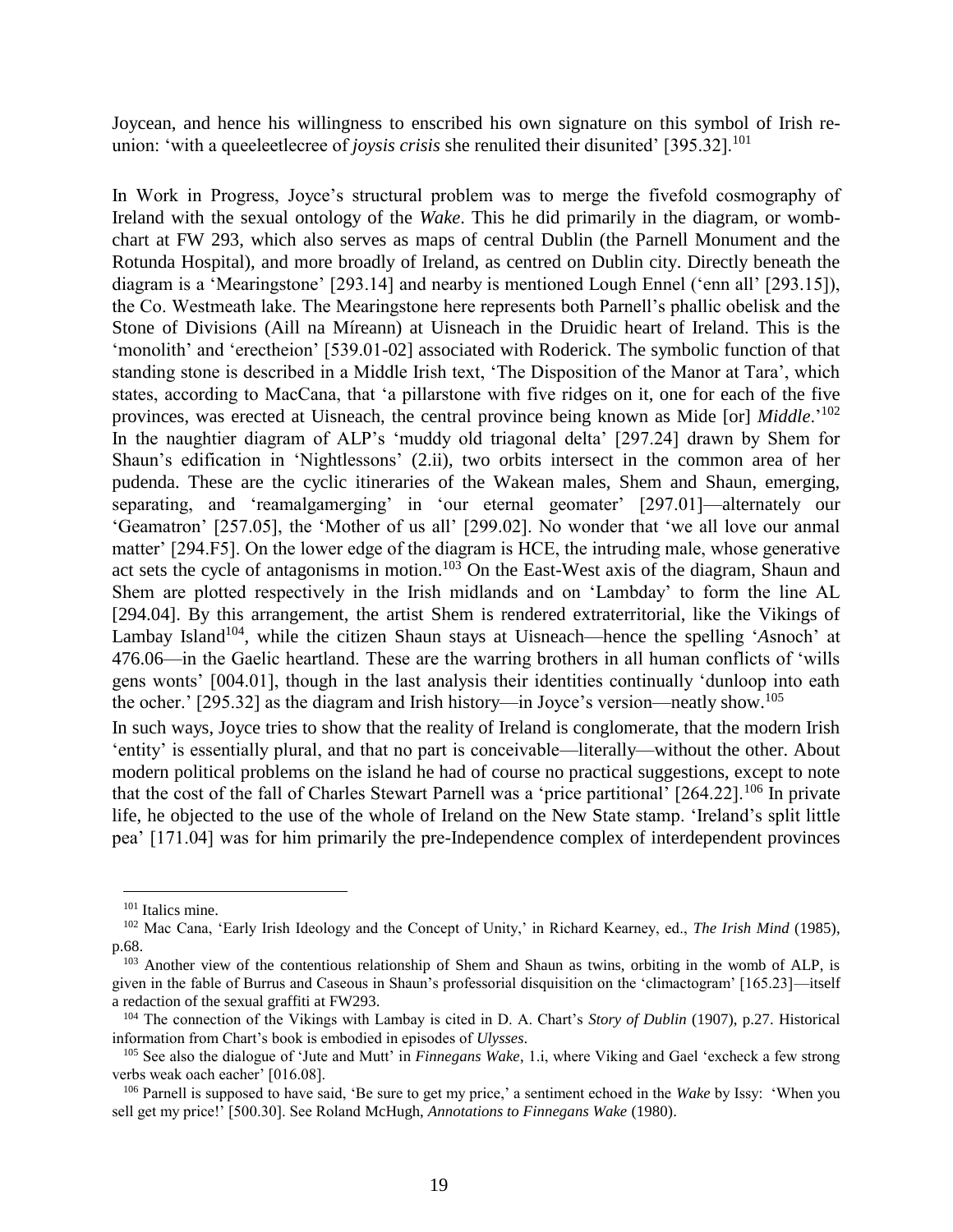in which unity and diversity were inextricably related along both geographical and historical lines. For this the Gaelic Pentarchy was an appropriate symbol.<sup>107</sup>

The 'Roderick' episode addresses the crisis that arose in Ireland when Gaelic centralism was ousted by the Norman invaders, setting in motion a process which led inexorably to the demise of the Irish language as the *lingua franca* of this country. The episode manages this less under the form of a 'goahead plot' [SL318] than by a system of allusions suspended along a continuous sentence in the Hiberno-English dialect. That the episode is funny goes without saying, but the laughter it inspires is necessarily mordant since the very narration is a example of the kind of linguistic decadence in question. This is in keeping with the principle of Joycean writing which dictates that narrative is invariably conducted in language grafted from the usage of the character or—more broadly—of the mentality that confers a stylistic identity upon it.<sup>108</sup> In this case, the Thersitic commentator of the 'Cyclops' chapter in *Ulysses* is an obvious antecedent for the narrator of 'King Roderick,' while the tawdry eloquence of 'Eumaeus,' with its endless succession of ill-judged metaphors, is another. $109$ 

The language of the *Wake* is of course differently structured from that of *Ulysses*. Chiefly, it is polysemous, often weaving contradictory meanings together in single units of speech. Happily the 'King Roderick' episode coins a name for it when, in his maundering decline, the High King drunkenly croons the sentimental balladry of Ireland to himself 'diversed tonguesed' [381.20]. 'Diversed tonguesed': this denominates at once the multilingual fabric so characteristic of *Finnegans Wake*, but also the linguistic experience of a historically disrupted culture such as Ireland's—which, in the first instance, the book was tailored to express.

It is worth dwelling on that paradoxical coinage since it summarises the epistemological sense of so much of Joyce's technical originality as a stylist. As a scriptural allusion, 'diversed tonguesed' neatly combines the two stories which form the basis for the Christian theory of language, the myth of Babel and the Gospel story of Pentecostal fire. In 'divers*ed* tongues*ed*,' the pastparticiple and passive mood expresses the sense of language rendered plural, as Man's language was rendered plural on the Plain of Shinar by a jealous God so that the sons of men 'may not understand one another's speech.' [Gen. 11.7] *Diverse tongues*, the more familiar phrase, connotes the tongues of fire by which the Holy Ghost's gift of languages (*Acts*, 2. 4-6) descended on the apostles so that the the Christian message (or *kerygma*) could be propagated throughout all cultures without losing any of its pristine meaning.<sup>110</sup> St. Augustine's cognate interpretions of the Fall of Man as a corruption of the perfect language of Adam, and the sacrifice of Jesus Christ as the Redemption of the Word, deeply inform the epistemological argument of the *Wake*, in which

<sup>107</sup> The use of the Five Fifths motif in *Finnegans Wake* was first noticed by John Garvin. See *James Joyce's Disunited Kingdom* (1976), 147-55 et passim.

<sup>108</sup> This stylistic orientation has been characterized as the 'Uncle Charles Principle' in Kenner's Joyce's Voices (1978), and in others of his works.

<sup>109</sup> See Hugh Kenner, *A Colder Eye* (1984), p.279: 'Prune the Wakese from a Wakean sentence ... and you are apt to find a 'Eumaeus' sentence, nerveless, meandering, only of interest when Joyce has later contived to fill it with minute inappropriate-nesses. You find, in short, a language that has died, but that like an unembalmed corpse is full of local life. The occasion calls for a wake.'

<sup>110</sup> 'And they were filled with the Holy Ghost and began to speak with other tongues ... the multitude came together, and were confounded, because that every man heard them speak in his own language.'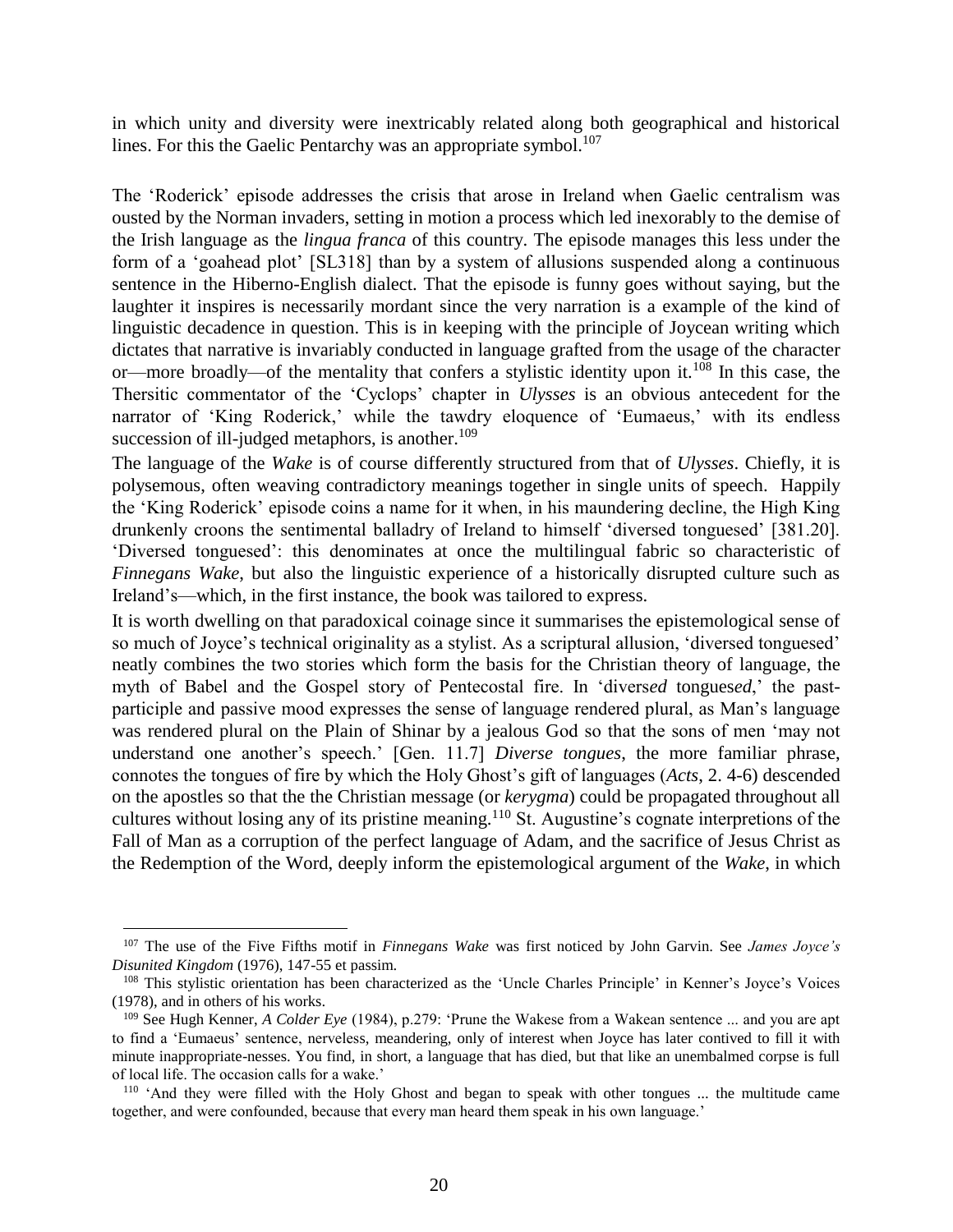his phrase in the Easter liturgy, signifying the paradoxical blessing of the Fall as a prelude to Salvation, appears ubiquitously: 'felix culpa'  $[$ 'O happy fault' $]$ .<sup>111</sup>

Joyce had his own ideas about the significance of the Biblical myth of language; at least, as he told Frank Budgen, he thought he 'had found the meaning of the Tower of Babel story.'<sup>112</sup> Unfortunately his interpretation is not recorded, though clearly he perceived some equivalance between the overthrow of the Babylonian ziggurat and the Norman Invasion as comparable assaults on the original order of truth and language. In the 'Roderick' episode, the High King gives a last supper 'in his umbrageous house of the hundred bottles with the radio beamer tower and its hangars, chimbneys and equilines.' [380.17] This curious hostelry sounds like a cross between the domicile of the early High King Conn of the Hundred Battles—Roderick's Connaught ancestor—and Babylon of the hanging gardens as Herodotus described it. $^{113}$ ('Equilines' refers most probably to the horsedrawn chariots which the city walls could accomodate abreast.) It is in fact an Irish Tower of Babel waiting to be overthrown.

The high king's home, in the 'Roderick episode,' is also Babelized in another way, a 'radio tower beamer' on its roof hinting at Joyce's fascination with the new medium of radio and its way of gathering in all the voices of humanity. In another place, we learn that the 'Hiberio-Miletians and Argloe-Normans'—the most important of the invaders in the 'Roderick' episode—have 'donated him ... their tolvtubular high fidelity daildialler ... equipped with supershield umbrella ... eclectrically filtered for allirish earths and ohmes' [309.15-910.01].<sup>114</sup> This modern device, here dubbed a 'harmonic condenser enginium' [310.01], transmits programmes ranging in origin 'from the antidulibnium onto the serostaatarean' [310.07]—that is, from before the Flood to the Irish Free State. The circular dials of the old 'wirelesses' were certainly apt to give the impression that the whole world is talking simultaneously, and could be listened to in all of its philological and phenomenological varieties. As the Wake puts it near the start, 'the owl globe wheels in view' [006.29]—echoing Hegel's saying that 'The owl of Minerva only flies at night.' At the core of the 'Yawn' chapter, when the voice of humanity utters the absolute 'SILENCE' [501.06] upon which all languages are founded, ssome twiddling of the tuning knob goes on: 'Rawth of Gar and Donnerbruck Fire? Is the strays world moving mound or what static babel is this, tell us? [499.33]; and again: 'Now we're getting it. Tune in and pick up the forain counties!'  $[500.35]$ <sup>115</sup>

At a much earlier point in Joyce's career, we can see how the technology of communication suggests to him metaphors for the workings of the human Logos. In *Stephen Hero*, there is an account of how the 'thread of union' between father and son has worsened on account of the 'gradual rustiness [of] the upper station' [SH101]. In *Ulysses*, Stephen imagines a phone-call to Eve along the umbilical cord—'Put me on the Edenville' [U46]—while in 'Nighttown' Elijah invites us to use a futuristic device for all divine communications: 'You can call me up by sunphone any old time.' [U625] This bespeaks a universe in which, as Stephen Dedalus

<sup>111</sup> Notably, 'O foenix culprit! Ex nickylow malo comes mickelmassed bonum' [023. 16]. For St. Augustine and St. Thomas Aquinas's epistemological interpretations of Scripture see Marcia L. Colish, *The Mirror of Language: A Study of the Medieval Theory of Language* (1968).

<sup>112</sup> Frank Budgen, 'Resurrection,' in Dalton and Clive Hart, eds., *Twelve and a Tilly* (1966), p.12.

<sup>113</sup> See 'Babylon' in *Encyclopaedia Britannica* (11th ed.), which includes the reference to Herodotus.

<sup>114</sup> This occurs at the beginning of 'The Scene in a Pub' (2. ii) which the 'Roderick O'Conor' episode brings to completion.

<sup>&</sup>lt;sup>115</sup> In view of the setting, Uisneach, and the Pentarchy motif, counties is more appropriate than countries.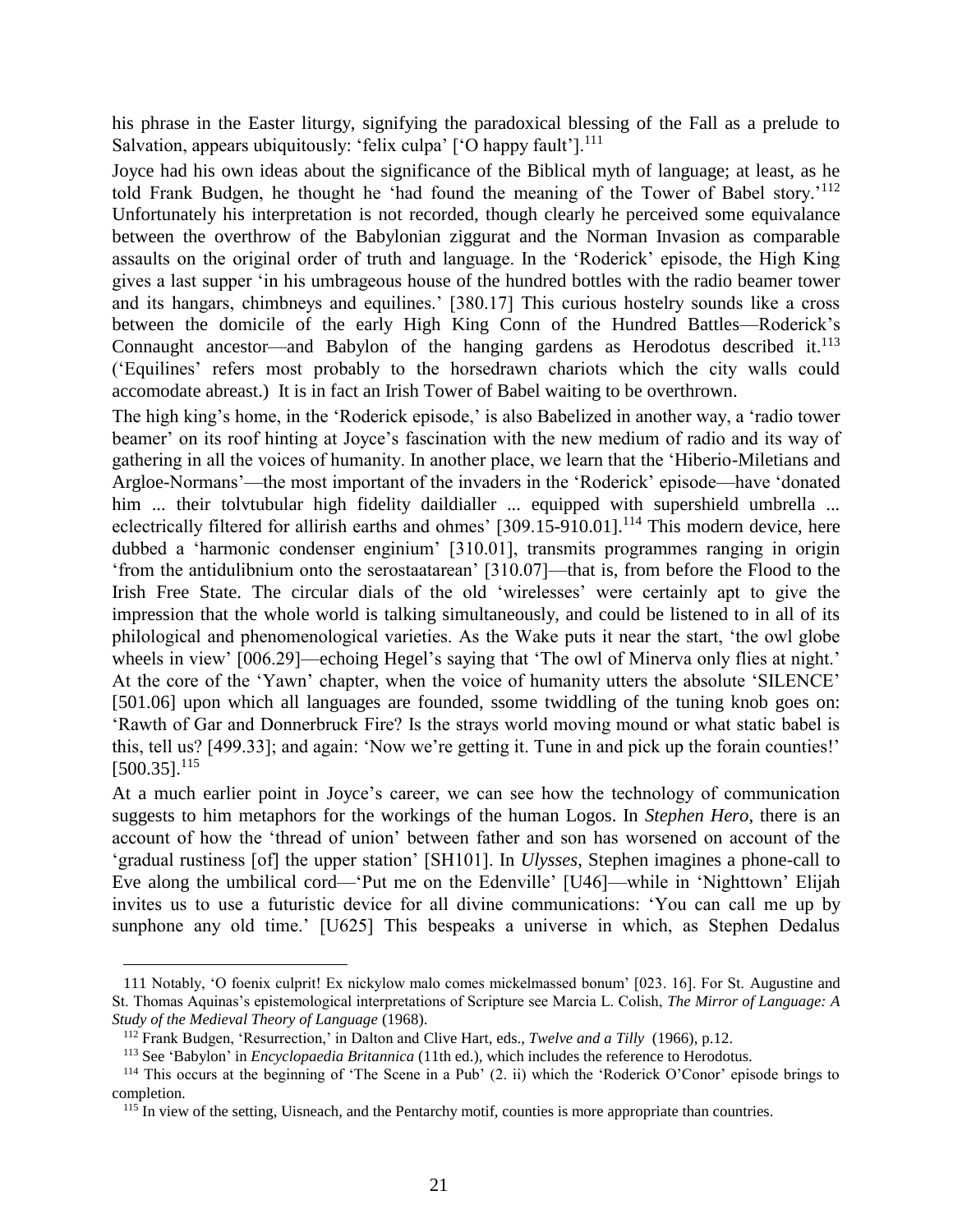determines childishly, 'though there were different names for God in all the different languages in the world and God understood what all the people who prayed said in their different languages, still God remained always the same God and God's real name was God.' [AP12] And that, with its radical epistemological assumptions about the primacy of one's own language, is precisely the problematic that all the philological machinery of *Finnegans Wake* was designed to compass.

The First Fragment of *Finnegans Wake* takes the ambiguous measure of its author's personal and national past. Modern Irish history begins at the Norman Invasion with a political and linguistic dispossession. The *Wake* begins with the local equivalent of the Tower of Babel, being set Blarney Castle on the Plain of Shinar, where the Irish polygottal experience is inaugurated. It has not been however a wholly tragic experience since the effusion of creative language in the interstitial zone between Irish and English is has been a generative factor in much of the best Irish writing of literature in English. In Ireland—as elsewhere in the universe of languages—the Tower of Babel has been blessed by Pentecostal Fire.

Underlying the linguistic strategies of *Finnegans Wake* is the paradox that the great diversity of human languages provides the basis for a countervalent vision of a single, epistemologically perfect idiom to replace and mend the 'broken heaventalk' [261.28] of Christian epistemology.<sup>116</sup> One of the recurrent epistemological themes of the *Wake* is its play upon the quest of 'aposteriorious tongues' [083.11] for 'aprioric roots' [083.11] as a way of escaping from a history of linguistic morphologies which involves such continual corruptions of language that our current 'Nichtian glossary' is 'nat language in any sinse of the world' [083.12] at all. This aligns the breakdown of *sense* with the commission of *sins*, a theory of language which Joyce inherited as one of the chief strands of the formative intellectual culture bestowed by the Jesuits of Clongowes and Belvedere. (The more scientific view of linguistic morphology is amusingly described in another place.) $117$ 

The conviction that a crucial linguistic displacement had occurred was particularily intensely felt in the climate of the Language Revival Movement of Joyce's day in Dublin, which represented Gaelic as the lost *Ursprache* of the Irish nation in the slogan, 'gan Teanga, gan Tír' ('without Language, without Country'). Joyce, with a wider vision, saw the conflict of languages inside and outside of Ireland as more significant than any political and—more particularily—any nationalist resolution of that conflict. He had originally tried to grasp reality in the language of the artist through the inveterate solecism of his epiphanies, which require a single, unified sensibility for their effective communication. Subsequently—and the whole maturity of his art resides in this difference—his attempt to embrace the reality of experience under all its diverse linguistic and cultural forms led him to the so-called dreamlanguage of *Finnegans Wake*: 'It is told in sounds in utter that, in signs so adds to, in universal, in polyguttural, in each auxiliary neutral idiom,

<sup>116</sup> For epistemological traditions connected with the notion of an Edenic Ursprache, see George Steiner, *After Babel* (1976), especially pp. 58-59.

<sup>117</sup> 'He does not know how his grandson's grandson's grandson's grandson will stammer up in Peruvian for in the ersebest idiom I have done it equals to I so shall do. He dares not think why the grandmother of the grandmother of his grandmother's grandmother coughed Russky with suchky husky accent since in the mouthart of the solve look me now means I once was otherwise.' [252.35-253.05] Specific philological points about the Irish grammar of tenses and Slavic semantics—the latter sustained by the glosses, suchki, R. whores, and slovo, Pan-Slavonic, word—are being made. See Roland McHugh's *Annotations to Finnegans Wake* (1980).